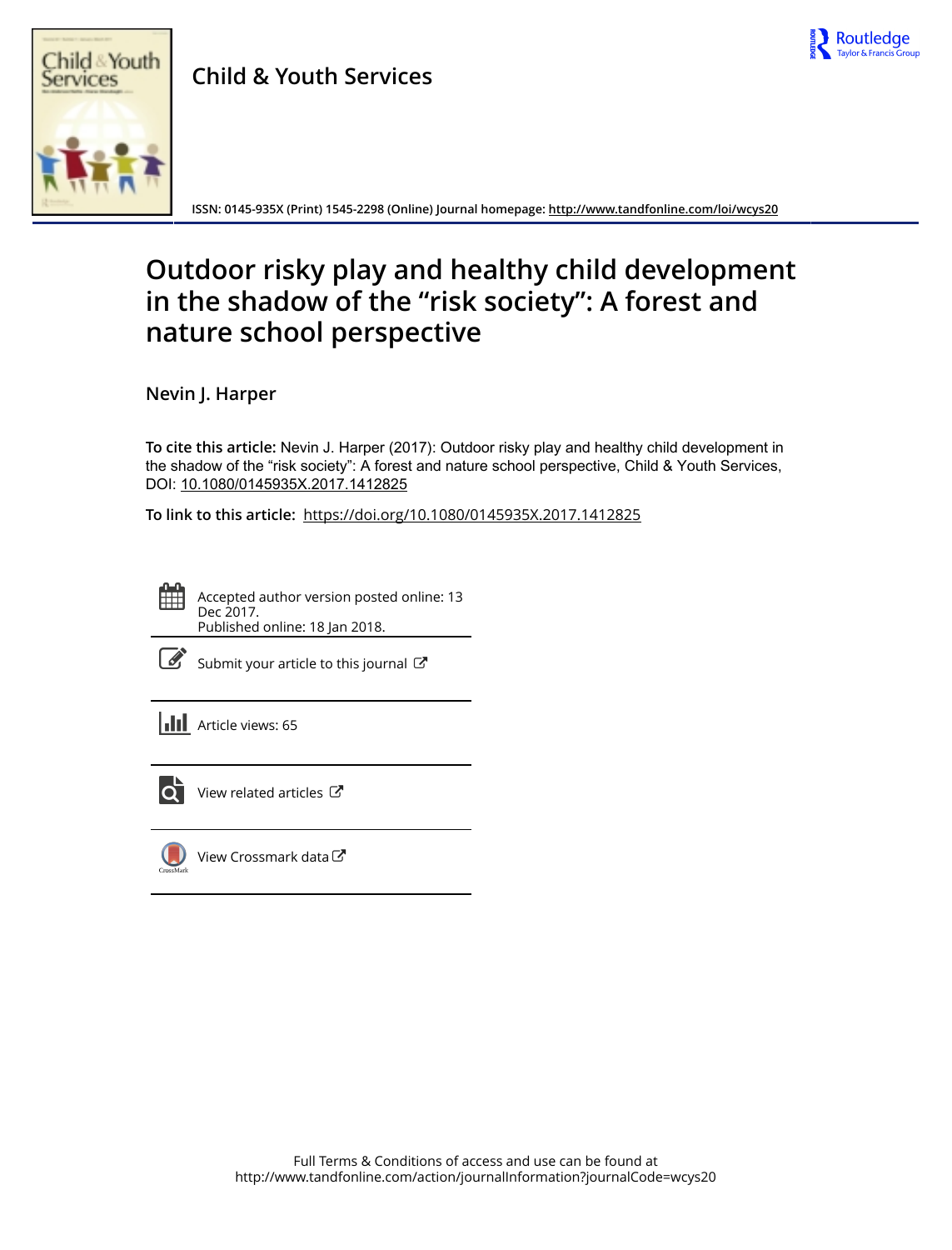

Check for updates

### **Outdoor risky play and healthy child development in the shadow of the "risk society": A forest and nature school perspective**

Nevin J. Harper

Faculty of Human & Social Development, School of Child & Youth Care, University of Victoria, Victoria, BC, Canada

#### **ABSTRACT**

This article addresses the effects of a risk-averse Western society on healthy childhood development. Forest and nature schools are specifically identified for their inclusion of outdoor risky play. Forest and nature schools are presented as idealized venues to investigate and understand the necessary balance of risk-taking and safety in child development. Forest and nature school is an environment in which risk of injury is inherent yet minimal. Although teachers/practitioners allow risk-taking, it may not be well understood outside of the context of the forest and nature school. Beck's risk-society is introduced and argued to hold steady influence—a shadow—over societal beliefs and practices, inducing fear of litigation in the minds of practitioners. Through recognizing and addressing unreasonable societal perception and acceptance of actual childhood risks, one can better estimate the value of the minimal risks forest and nature schools pose to children. The author proposes a reconceptualization of risk in child development and advocates for reform of policy and practices which prevent children from full exploration of their capacity and curiosity through outdoor risky play.

#### **KEYWORDS**

outdoor risky play; forest school; risk society; child development; nature school

#### **Introduction**

Risk is the potential for loss or harm, yet risk can also present opportunities for gain. One only has to think of purchasing a lottery ticket to consider the two sides of the risk equation. In risk, the ends are unknown, creating uncertainty, and a reduced ability to predict outcomes. Our evolutionary development as humans has included significant individual and collective risk-taking, and adaptive responses (Gluckman, Hanson, & Spencer, [2005\)](#page-15-0). Children do not learn to walk and run without first navigating the perils of tripping, falling, and experiencing failure, yet the challenges, the individual and social learning, and eventual victories are worth the effort (Plumert & Schwebel, [1997\)](#page-16-0). Parents and others involved in a child's life, recognizing risk is ever present, try their best to provide growth opportunities and prevent major mishaps along the way.

**CONTACT** Nevin J. Harper **og [njharper@uvic.ca](mailto:njharper@uvic.ca) <b>F** 3800 Finnerty Rd, Victoria, BC V8P 5C2, Canada. © 2017 Taylor & Francis Group, LLC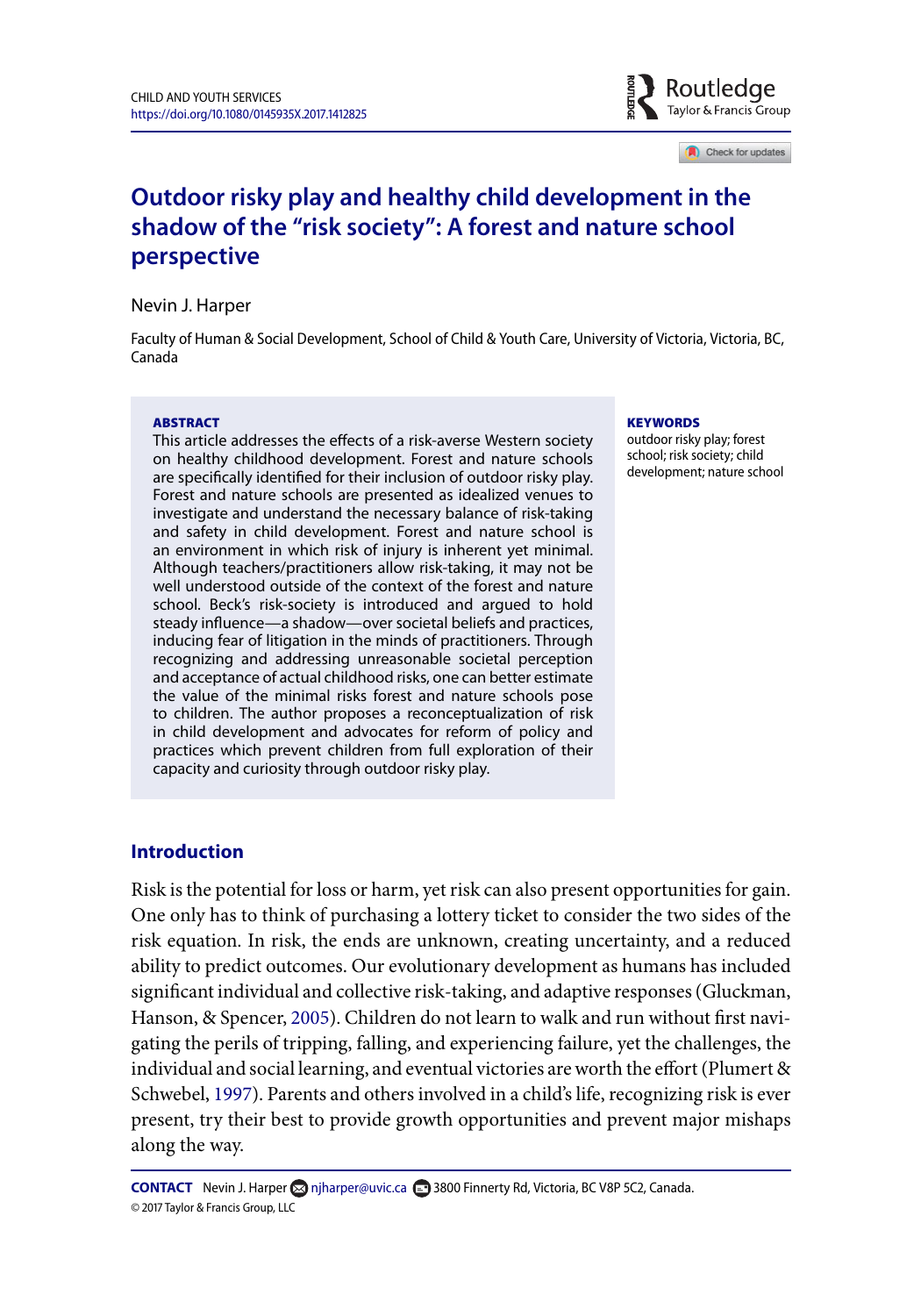#### $2 \left( \frac{1}{2} \right)$  N. J. HARPER

Universally, risks and hazards are defined contextually and managed in innumerable ways. A child growing up in a downtown city apartment will have vastly different experiences with sharp tools and food harvesting compared to a child growing up in a rural community with traditional hunting practices. This article addresses an issue primarily identified as a modern, western and urban issue—that children may be too safe for their own good (Ungar, [2009\)](#page-17-0). This may not be relevant cross-culturally or in contexts of social or cultural inequality. Many have worked hard to reduce risks associated with childhood in North America through practices such as child protection (Pimentel, [2015\)](#page-16-1) and child injury prevention (Brussoni et al., [2014;](#page-14-0) Yanchar, Warda, & Fuselli, [2012\)](#page-17-1). Both fields aim to improve the lives of children through risk mitigation and adjustments of safety standards and practices. Over time, the perception and management of risk has been influenced by societal norms, media, parental perspectives, and increasing government accountability. Although these factors have influence on each other, they are not suggested as independent from each other (Anglin, [2002\)](#page-13-0). It is argued here that some efforts to "protect" children may in fact be in conflict with necessary elements of child development such as certain risk-taking during outdoor play (Tremblay et al., [2015\)](#page-17-2). Perceptions and interpretations of risk, for better or worse, have influenced societal beliefs and behaviors regarding childhood safety and development. One example to illustrate this reality is found in children's outdoor play spaces where equipment such as swing sets and slides have been reduced considerably in height, with softer landing surfaces, and certain "dangerous" equipment—consider steel merry-go-rounds and teeter-totters—removed for not meeting current safety standards (Herrington, Lesmeister, Nicholls, & Stefiuk, [2012\)](#page-15-1). A debate is building over the right balance to ensure child safety and allowing for "play in physically and emotionally stimulating and challenging environments" (Sandseter, [2007,](#page-16-2) p. 237) such as natural settings.

Over the last half century, we have become a society accustomed to ever-present and growing perceptions of risk, primarily through increased global communication (Beck, [1992;](#page-13-1) Giddens, [1999;](#page-15-2) Jenkins, [2006\)](#page-15-3). This increased perception of risk has produced significant restrictions on the outdoor play experiences of childhood compared to previous generations (Gastor, [1995;](#page-14-1) Knight, [2011;](#page-15-4) Sandseter & Sando, [2016;](#page-16-3) Waite, [2010\)](#page-17-3). For the purposes of this article, risk is defined as the exposure to danger which may result in harm, loss, or gain, and risky play is defined as "a set of motivated behaviors that both provide the child with an exhilarating positive emotion and expose the child to the stimuli" which the child may have previously been fearful of, avoided, or been prevented from trying (Sandseter, & Kennair, [2011,](#page-16-4) p. 257). Forest and nature schools (FS) are a more recent and increasingly common alternative for parents and presented as a location for child development through forms of outdoor play. FSs provide ample opportunities for children to experiment and learn through outdoor play, with its inherent risks, can address developmental needs associated with fears, phobias and their capacity for environmental adaptability (Allen & Rapee, [2005;](#page-13-2) Waters & Begley, [2007\)](#page-17-4). The central argument presented in this article is that modern Western society has become overprotective—here suggested as the shadow of the risk-society—relative to healthy child development,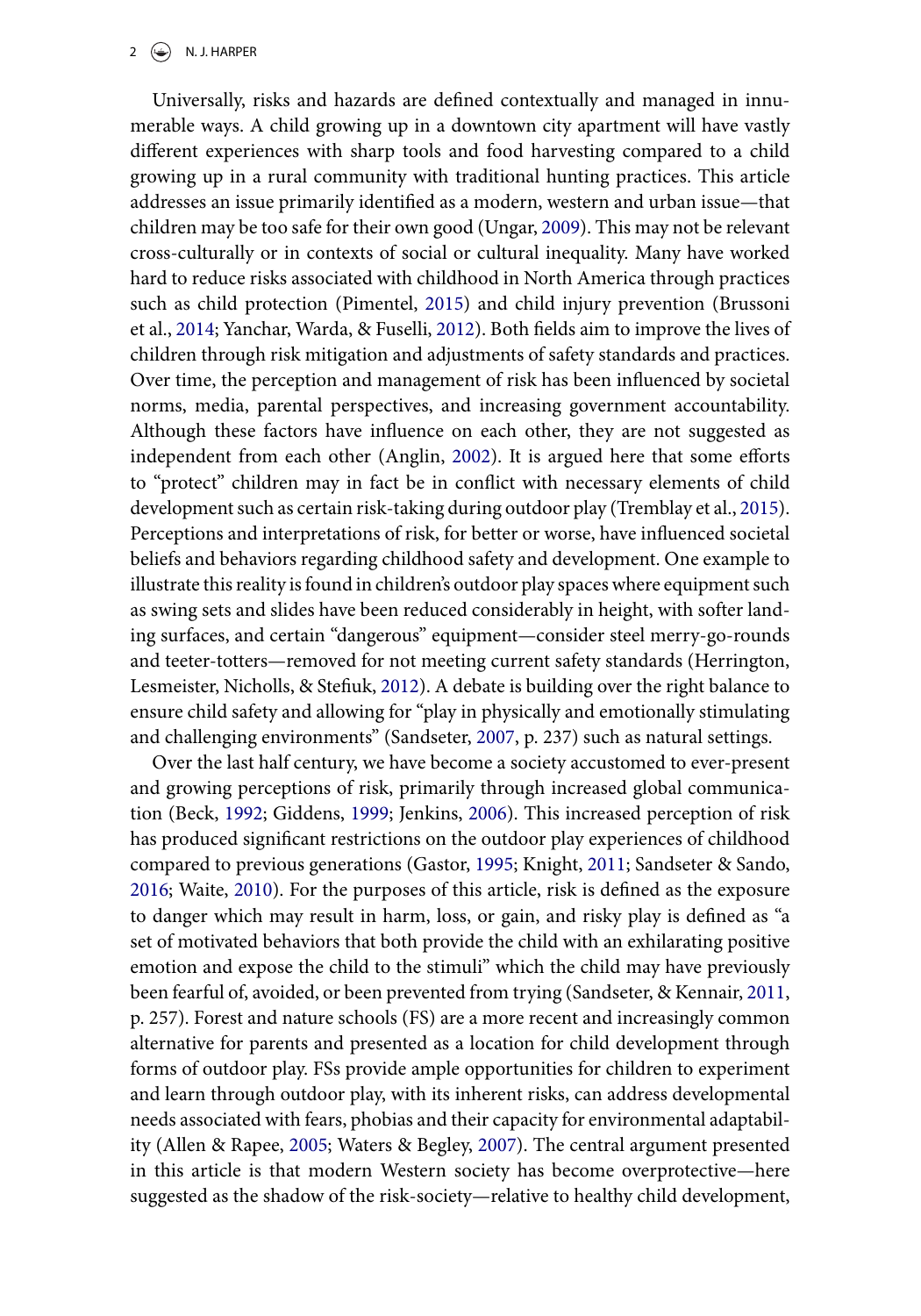yet absurdly accepts higher levels of risk in everyday life. FS provide a model to explore risk in child development, yet I argue that real risks to child safety and health in FSs are minimal compared to other aspects of modern life. Metaphors of a pendulum will be used relative to changing societal perceptions of risk, and I advocate we collectively address what can be seen as misguided societal influence on decision making, curriculum, and practice in FS as it relates to child development.

#### **A forest and nature school primer**

Reduced contact with nature has been identified as a significant societal trend (Louv, [2005\)](#page-15-5), and connecting children with nature has become a movement in education, community development, urban planning, and health and therapeutic settings (Chawla, [2015\)](#page-14-2). Forest and nature schools are one option for parents to reconnect children with nature, establish a sense of place, and allow for growth and development through outdoor learning experiences (Cumming & Nash, [2015;](#page-14-3) O'Brien, [2009\)](#page-16-5). Inherent risks of outdoor play as experienced by children in FS programs are equally important to their experiences of creative play, and child-directed inquirybased learning—all found in the design and delivery of FS programs (Connolly & Haughton, [2017;](#page-14-4) Little, Wyver, & Gibson, [2011\)](#page-15-6). Engagement in FS programs has been shown to shift child and parents beliefs about risk toward increased engagement and away from the zero-risk child (Savery et al., [2016\)](#page-17-5). This is promising as negotiating risks in outdoor play for their young children, mothers were found to make decisions based on external judgments about good or bad "mothering," as well as needing to ameliorate their own fears of their children getting hurt (Allin, West, & Curry, [2014;](#page-13-3) Little, [2015\)](#page-15-7).

FS are an increasingly available and attractive option for parents concerned about overly protective, increasingly sterile, and regulated educational environments for their children (Jenkins, [2006;](#page-15-3) O'Brien, [2009\)](#page-16-5). FSs are a growing phenomenon in North America and are generally described as originating in Scandinavia (Knight, [2011;](#page-15-4) O'Brien, [2009\)](#page-16-5) although we are reminded by Leather [\(2016\)](#page-15-8) in his critique of FSs in the United Kingdom that FSs are socially and culturally constructed. While curricular materials, training plans, and pedagogy may be traced back to Denmark and Norway, one can identify historical connections to Froebel's conceptions of "Kindergarten," as well as a universal reality of children growing up alongside their families, working, imitating, and playing outdoors, generations before formalized school systems were even envisioned.We need to remember that formal education often accurately portrayed as institutionalized, seated in rows, indoors, didactic, and mandatory by law—is only a recent phenomenon in the course of human history (Illich, [1971\)](#page-15-9). From a rural versus urban perspective, Wells and Evans [\(2003\)](#page-17-6) found that children growing up nearby nature showed statistically significant lower levels of psychological stress and higher levels of global self-worth, developing a "buffer" (i.e., resiliency) to life stress over their city dwelling peers. This finding is relevant to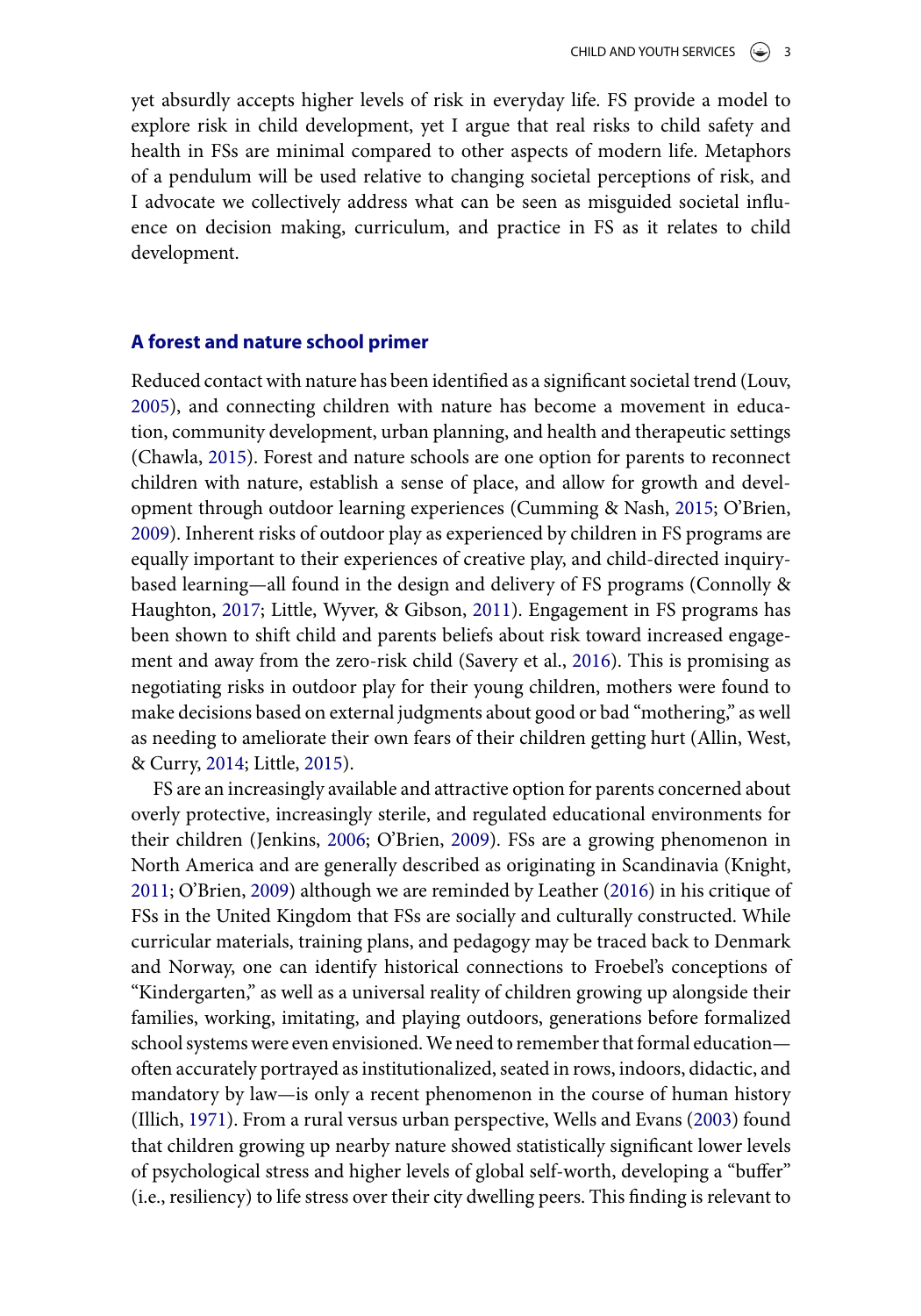the current societal and global shift toward urbanized living (United Nations, [2014\)](#page-17-7) and supports our increased need for time spent in nature.

Significant growth in FS programming and research has been undertaken in the United Kingdom, where standardization of curriculum came concurrently with increased interests in child development and learning outside the classroom (Harris, [2017\)](#page-15-10). Influences on FS curriculum and practice can be traced as moving approximately from Scandinavia to the United Kingdom and more recently to North America, Australia, and elsewhere (Cumming & Nash, [2015;](#page-14-3) Harris, [2017\)](#page-15-10). It has however taken on its own regional interpretations and relevance along the way. It is assumed that each nation using FS programming will adopt models and materials to be culturally relevant and take the time to develop philosophical underpinnings and common training regimes to ensure continuity, quality, and societal relevance. This has not always occurred, and the rapid development of schools offering FS programming has led to pedagogical and philosophical criticism, as well as considerations regarding professionalization and corporatization during such rapid development (Leather, [2016\)](#page-15-8).

FS can be described simply as an educational approach or place, yet may manifest in a variety of formats. In Canada, children in FSs may attend a half-day or multiple full-days, be in woodlands and green spaces, or a number of natural playgrounds, farmland, coastal areas, near-urban parks, or other outdoor venues (MacEachren, [2013\)](#page-15-11). FS programs pedagogically are described as being emergent, utilizing experiential learning through inquiry-based, play-based, and place-based pedagogy. FS activities are obviously seasonally and geographically determined. Ideally activities are student-centered in format, and constructed through play, and include naturebased games, explorations of place, and inquiry-based learning both facilitated and unstructured. From a child and youth development perspective, FSs are an ideal teaching context where ecological systems theory and approaches to human development can be taught through observing biological systems, participating in group development (Forest School Canada, [2014\)](#page-14-5) and discovering nature as a reflective and restorative place.

Play, in the outdoors, is a central tenet of FS pedagogy (Leather, [2016;](#page-15-8) Ridgers, Knowles, & Sayers, [2012\)](#page-16-6). A FS is not simply a classroom outdoors. Play is also what sets FSs apart from other forms of outdoor learning programs where intentional practice leads to predetermined outcomes, often by demand of funders, consumers, and regulatory bodies (MacEachren, [2013;](#page-15-11) O'Brien, [2009\)](#page-16-5). However, questions remain of how curriculum is delivered, how educators are evaluated, and whether performance standards within schools are highly valued (Maynard, [2007;](#page-16-7) Waite, [2010\)](#page-17-3). Each of these concerns reflect how differences between FSs and barriers to full expression of FS programs exist across school districts and communities. Pedagogically, FS disrupts the traditional role of teacher in school. Didactic lecture, controlled indoor spaces, teacher at the front and students in desks, ease of supervision, and progressional curricular delivery are often significantly disrupted. Play-based learning allows for exploration, fun, and may be self-, groupor teacher-directed. As FS educators gain more experience, they can eventually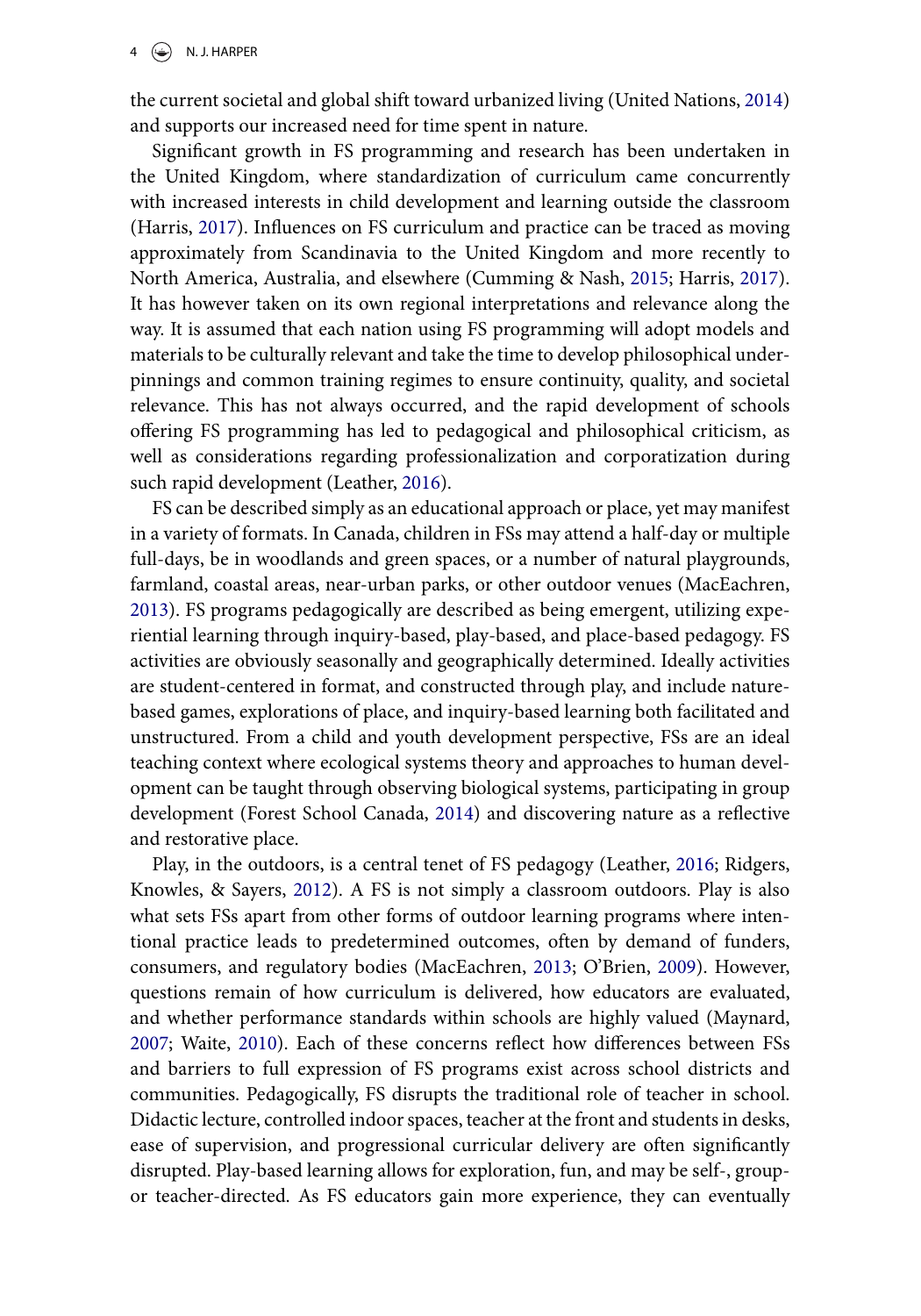reverse-engineer curriculum by "writing up" what the students accomplished that day through play. Children seek out exploratory and challenging physical play to develop independence, self-knowledge, and curiosity and to establish their range of abilities (Gurholt & Sanderud, [2016;](#page-15-12) Stephenson, [2003\)](#page-17-8).

From an evolutionary perspective, psychologists believe that play, especially in its rougher and riskier forms, allows children to address developmental phobias and reduce inhibitions through repeated and increasingly challenging experiences (Sandseter & Kennair, [2011\)](#page-16-4). International estimates of adolescent youth with diagnosable youth mental health disorders is approximately 22%, although it could be higher due to a lack of reporting and subthreshold conditions not being diagnosed (Belfer, [2008;](#page-13-4) Merikangas et al., [2010\)](#page-16-8). Anxiety disorders, the most commonly reported mental health issues, are experienced at least once in the previous year by 5–18% of North Americans (Gravel & Béland, [2005;](#page-15-13) Kessler et al., [2003\)](#page-15-14). Although lacking a solid evidence base to support mental health promotion, the evolutionary antiphobic mechanisms engaged by children during outdoor risky play deserve further exploration (Sandseter & Kennair, [2011\)](#page-16-4).

#### *Benefits of FS*

Time spent in natural environments has been shown to produce significant health benefits (Berman, Jonides, & Kaplan, [2008;](#page-13-5) Maller, Townsend, Pryor, Brown, & St. Leger, [2006\)](#page-16-9). In a review of the evidence supporting contact with nature for health promotion, Maller et al. [\(2006\)](#page-16-9) identified physiological benefits; improved recovery time from mental fatigue, injury, and illness; improved positive outlook and life satisfaction; and the ability to cope with stress. Engaging children in vigorous play has been strongly encouraged in health promotion as a strategy to counter rising rates of hypokinetic disease (i.e., obesity and diabetes) and addressing issues of sedentary lifestyles associated with increasing screen time associated with electronics and entertainment (Chawla, [2015;](#page-14-2) Collado & Staats, [2016\)](#page-14-6). What is not yet known is what type and amount of nature is needed. Stated in medical terms, what would be an adequate dose of nature (Shanahan, Fuller, Bush, Lin, & Gaston, [2015\)](#page-17-9)?

Creativity has been shown to increase with time spent playing outdoors, along with decreased adult involvement or supervision (Robson & Rowe, [2012\)](#page-16-10). Studies have also shown "green," natural playgrounds to be more restorative (i.e., increased attention and reduced stress) than artificial or built playgrounds (Bagot, Allen, & Toukhsati, [2015\)](#page-13-6) and access to natural environments positively influences one's engagement in physical activity throughout their lives (Calogiuri & Chroni, [2014\)](#page-14-7).

Wellbeing and resilience were found to improve for children identified as being from vulnerable backgrounds (e.g., from disadvantages neighborhoods, experiences of homelessness, abuse, substance use) after participating in a nurturing 10-week outdoor program (McArdle, Harrison, & Harrison, [2013\)](#page-16-11). Further, in a study of green schoolyards, positive effects on stress, attention, competence, and supportive social relationships were found across age groups (Chawla, Keena, Pevec, & Stanley, [2014\)](#page-14-8). Last, utilizing the outdoors as a "nature kindergarten" nurtures deep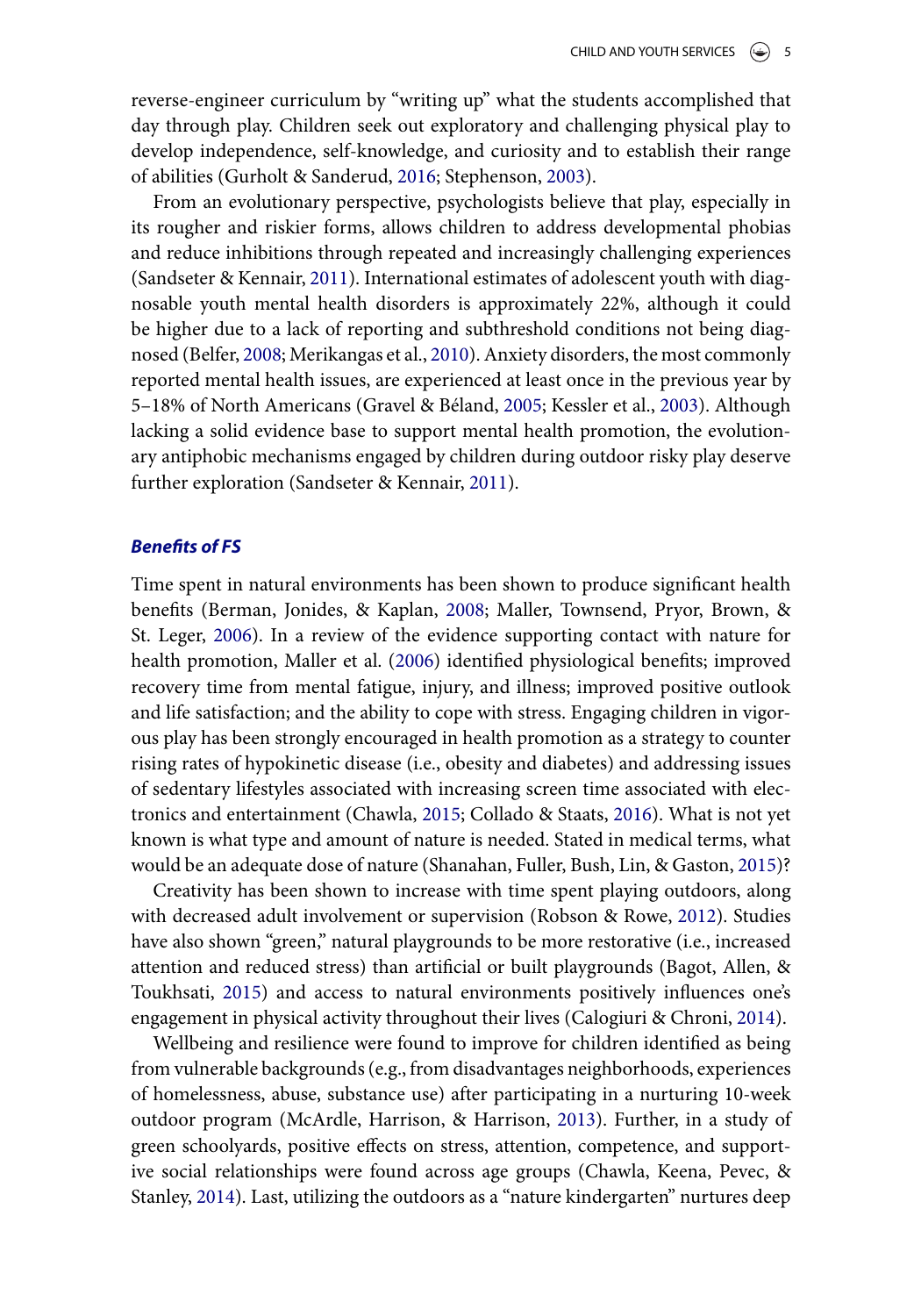connections with the natural world (Elliot, Ten Eycke, Chan, & Müller, [2014\)](#page-14-9). This rapidly growing body of research portrays a narrative of FSs providing an array of positive outcomes; however, the increasing risk-aversion in the risk society exerts forces upon teachers who may experience tension between healthy risk-taking by children and protecting themselves against claims of negligence. Stephenson [\(2003\)](#page-17-8) summarized this clearly at the conclusion of her research with 4 year olds and their early years' teachers:

…many are convinced that there is a connection between successful physical risk-taking and a willingness to undertake risks in other areas of learning. We need therefore to continue to reflect on the implications that increasingly rigorous safety standards in our playgrounds may be having for our children. (p. 42)

Outdoor learning and adventure education research, primarily with adolescents and young adult populations, has supported the developmental and health benefits of activity in nature and place-based experiential learning for quite some time (Hattie, Marsh, Neill, & Richards, [1997;](#page-15-15) Dillon et al., [2006\)](#page-14-10). Recent FS literature, predominantly surfacing in early-years educational fields, has become a source of growing interest among outdoor and adventure education researchers and theorists (Leather, [2016;](#page-15-8)Waite, [2010\)](#page-17-3). Significant opportunities are present for these two areas in program development, training, and research.

#### **Outdoor risky play and FS**

Through outdoor risky play, children can access evolutionary mechanisms to identify risk, adapt, and challenge themselves accordingly and arguably manage the risk in a manner that reduces phobias or limitations in later life (Sandseter & Kennair, [2011;](#page-16-4) Tremblay et al., [2015\)](#page-17-2). This idealized approach runs headlong into the realities of modern urban lifestyles entrenched in social media, technology, entertainment, and hurried and overscheduled lives in which a growing detachment from nature and sedentary existence for children is closer to the norm. The Healthy Kids Canada Report (cited in Tremblay et al., [2015\)](#page-17-2) reported Canadian children spending 7.5–9.0 hours in front of screens, contributing to Canada receiving an overall grade of D-minus for not meeting minimum requirements for physical activity.

Outdoor risky play fits as a subcategory of *physical play* described as active, exciting, and having elements of risk (Sandseter, [2009;](#page-16-12) Sandseter & Kennair, [2011\)](#page-16-4). Sandseter and colleagues take a positive developmental approach to risk and have distinguished *hazards* (potentially harmful) from *risks* (potentially beneficial). For example, a child playing alongside a swollen creek during spring runoff is exposed to a hazard with little potential for a positive experience if they come in contact with it. Conversely, a child climbing a tree to a height where she begins to experience fear has been exposed to a risk. This challenge may be close to her threshold for risk, yet she can develop judgment, risk-assessment, and test her physical capacity with this, and repeated exposure to this risk. It is the emotional place between fear and excitement that children have identified as desirable in their risky play,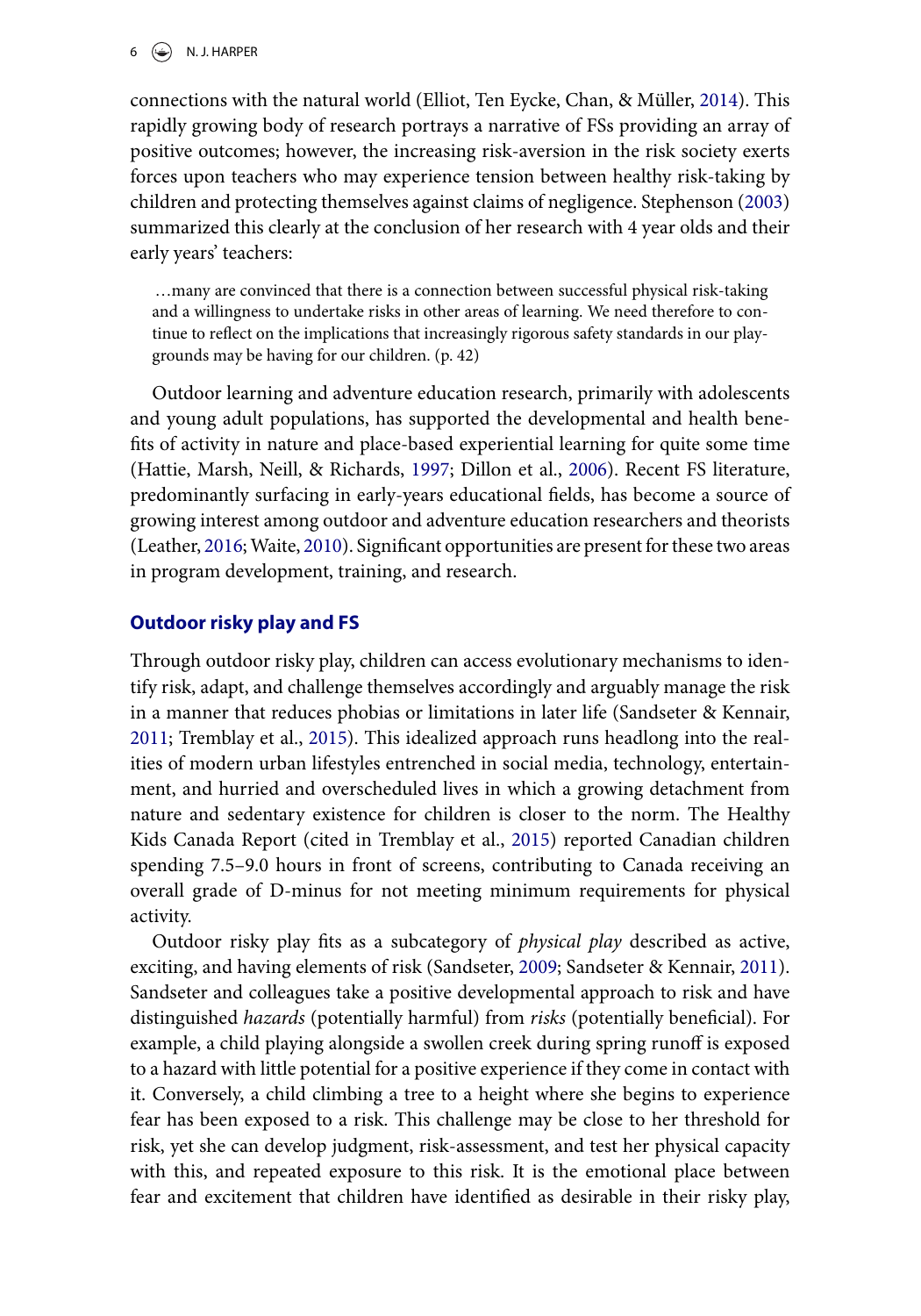an experience described by children as a "tickle in my tummy" or "scarryfunny" (Sandseter, [2009;](#page-16-12) [2010a;](#page-16-13) [2010b\)](#page-16-14). This research has occurred in environments of safety and care, such as the preschool context, yet outdoors where supervision may or may not be 100% present. It is also in the diversity and complexity of natural spaces that children are afforded immeasurable opportunities to practice (or play with) risk-seeking and risk-avoidance behaviors (Sandseter, [2010\)](#page-16-13).

Risky play has been envisioned in six distinct forms, each providing a differing experience of risk and opportunities for child development (Sandseter, [2009\)](#page-16-12). The categories of risky play included great heights (climbing, swing or jumping from height), high speed (swinging, sliding, running at speed), dangerous tools (e.g., knives, axe, ropes), dangerous elements (moving water, edges, fire), rough and tumble (wrestling, play fighting, swordplay), and disappear/get lost (hiding, playing alone outdoors, exploring new areas). Sandseter [\(2010\)](#page-16-13) described children experimenting with the ambiguous middle ground between feelings of fear and excitement during outdoor risky play; demonstrating a form of self-monitoring through engagement and avoidance of risk which produces intense arousal and pleasure. The affordances of the natural outdoor play spaces are closely tied to the intensity of the activities, along with the allowance of risk in the pedagogy of FS practitioners.

Sandseter and others (e.g., Brussoni, Olsen, Pike, & Sleet, [2012;](#page-14-11) Fjørtoft, [2004\)](#page-14-12) have argued for the developmental benefits of the less predictable and dynamic outdoor play spaces for children over the artificially colored and designed for safety playspaces. For example, Fjørtoft [\(2004\)](#page-14-12) compared child play in conventional schoolyard playgrounds versus natural landscapes and found statistically significant increases in motor fitness and significant gains in balance and co-ordination in favor of the natural setting. The most basic argument is that artificial government approved playground is not as dynamic or diverse as a natural setting and has drastically reduced hazards or risks by design (Herrington et al., [2012\)](#page-15-1). This leaves much less opportunity to challenge a child's judgment, abilities, and curiosity. Trees, for example, afford children ample opportunity for branch choices, height, time off the ground, and a host of play opportunities. A set of monkey bars, on the other hand, as safe as they have been designed, clearly limit a child in what he or she can do (equal-distance spacing, stable height, start and finish places identified), and pales in comparison to tree climbing from a self-directed, creative or exploratory perspective.

Sandseter and Sando [\(2016\)](#page-16-3) have identified further restrictions to outdoor risky play in Norway, a country held up by North American FS practitioners as progressive leaders in this area of risk and child development. The authors describe increasing limitations to outdoor risky play in early childcare centers where previously more permissive approaches to outdoor play were the norm. The authors identified a growing culture of fear of liability and a philosophical shift toward safety over developmental opportunities, increasing levels of adult supervision, and constraints imposed on children's outdoor play. In interviewing managers of childcare centers, Sandseter and Sando [\(2016\)](#page-16-3) found the constraints placed on children's outdoor play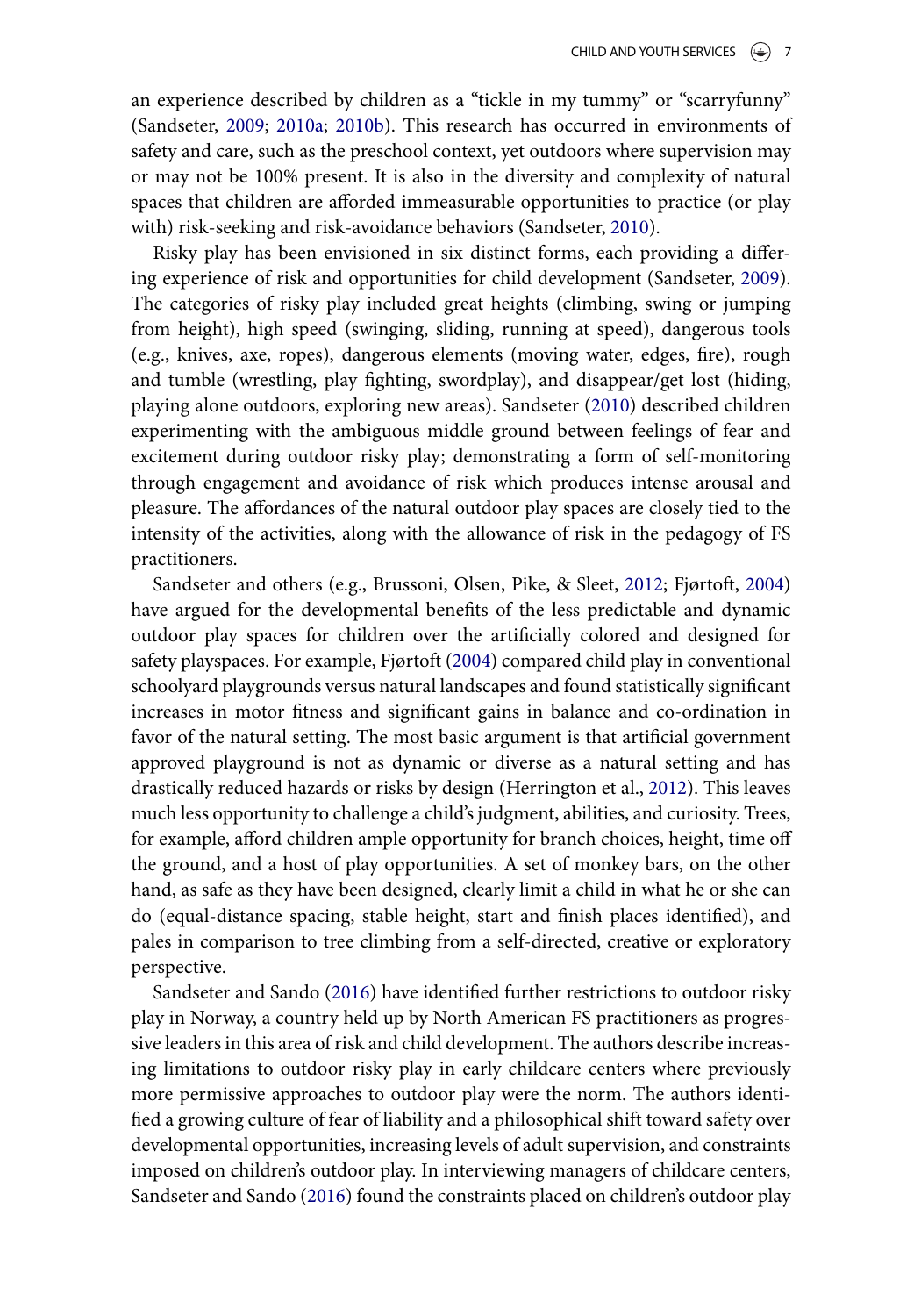and activities, such as climbing, being primarily driven by fear of political and legal fallout from injuries such as children falling from trees or fences.

A second constraint on children's play in Norway was related to actual physical outdoor play spaces and primarily due to ground surfaces not meeting newly adopted safety standards. In some cases, physical features have simply been removed to avoid injury potential (i.e., trees and nonapproved structures or objects). Also identified were limitations to field trips near water or where supervision may be increasingly difficult such as in forests, in inclement weather, or when children are highly physically active and there are concerns about injury. Sandseter and colleagues have called for research in risk assessment and injury evaluation to support what they have already found—that "despite a low injury rate, activities that were normal a few years ago … are now restricted or even prohibited" in some settings (Sandseter & Sando, [2016,](#page-16-3) p. 196). Norway, a nation known broadly for supporting outdoor risky play, and providing the model for FSs in the United Kingdom and North America, seems to have fallen under the risk society influence seen more prevalently in North America. The risk-aversion shift has occurred rapidly and provides a clear example of a dominant societal force influencing practice. Efforts to bolster FS program administrators and increase understanding and mitigation of risk in outdoor play are essential to counter this dominance.

#### **The risk society: addressing the dominance of perceptions**

Beck [\(1992\)](#page-13-1) established a conceptual frame for what he called the "risk society." Beck claimed today's Western institutions and their subsequent philosophical belief systems were established during postindustrial society and marked a turning away from the guidance of nature and tradition. His thesis espoused a new risk society which values technology and science over more culturally established belief systems, fate, seasonal realities, common sense, and those "will-of-god" events. The risk society is concerned with control and systems of prediction to assess and manage "a diversity of possible futures" in society (Giddens, [1999,](#page-15-2) p. 3). Science, technology, and the mechanistic worldview of Cartesian-Newtonian logic have played central roles in this transformation (Adam, Beck, & Van Loon, [2000\)](#page-13-7). The proliferation of focused areas of research and knowledge acquisition, along with media and technological influence on our lives, has led to an overabundance of materials from which we predict our futures (Cottle, [1998\)](#page-14-13). Giddens [\(1999\)](#page-15-2) reminds us to separate risk from hazard or danger. Risk, he suggests, is a modern social construction based on the notion of control, the practice of predicting and controlling future events. Premodern societies coped with hazards in the moment; they did not use today's notion of risk, nor did they predict the likelihood of future events assumingly accurate enough to "insure" individuals against those hazards. Added to the modern perception of predicting risk, today's incessant and pervasive hypermedia overexpose negative events, for example, the use of statistics and trends to model and allow experts to predict future economic crises or earthquakes (McElwee, [2007\)](#page-16-15). The extent of change from a society of nature and tradition to one of scientific and predictive insurance of future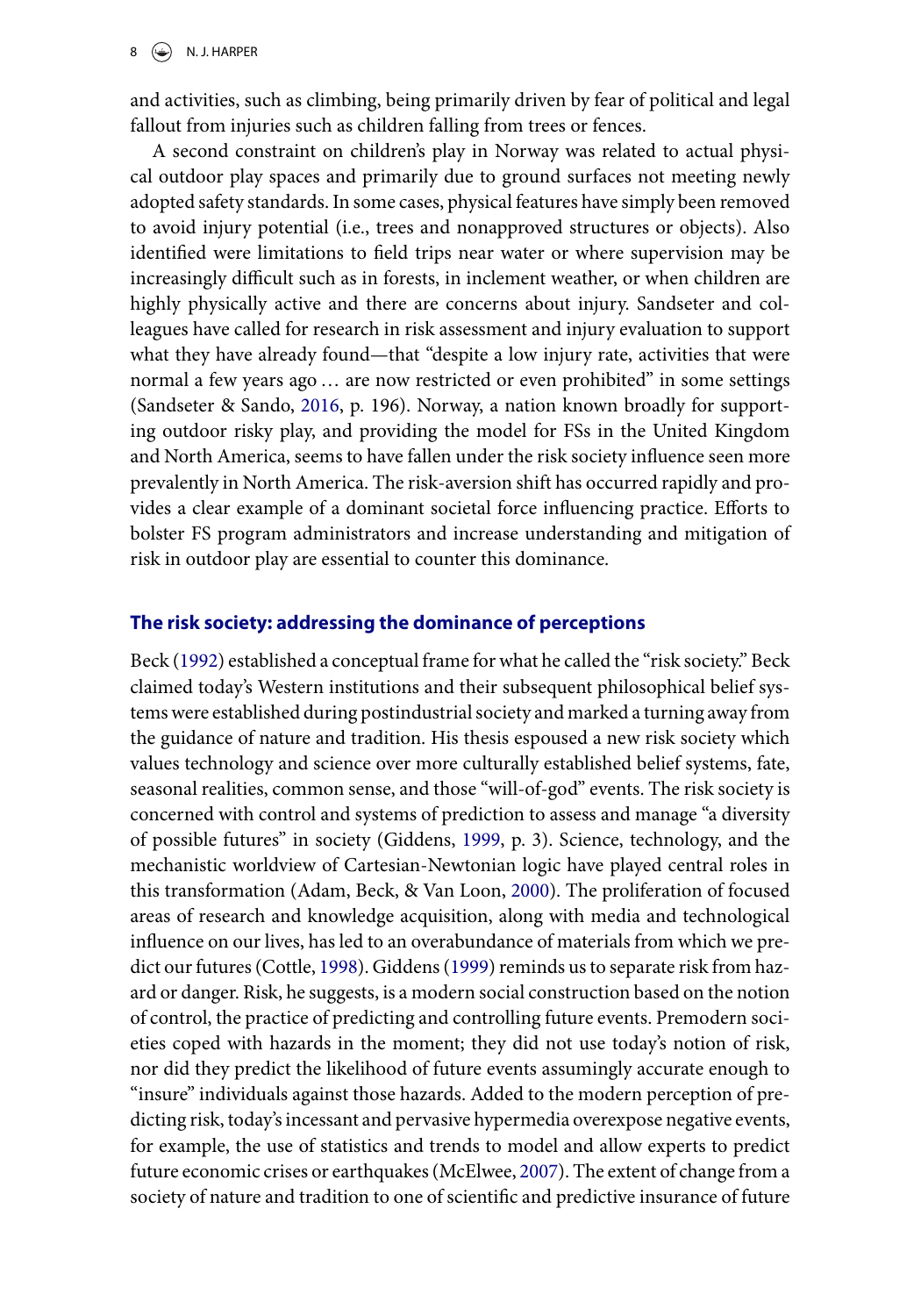risk, including actuary tables, is hardly understood, but examples of misperceptions within the risk society are easy to find. These provide support for the metaphorical shadow of the risk society in that our perceptions of what is or is not safe are often veiled.

My intention is to provide examples of misunderstood (i.e., including underestimated) risk in the risk society. These misconceptions are used to suggest the minimal—yet real—risks associated with child development opportunities in FS programs are minimal, worth allowing, if not promoting. Risks associated with FS programs often include scratches and bruises from ground falls and playing in undulating and dynamic terrain, small cuts from tools, and occasional burns from exposure to fire. Parents of FS students generally state support for positive outcome of risk-related activities (Little, [2015\)](#page-15-7) and recognize FSs as a supportive environment to develop risk-taking behaviors (Waters & Begley, [2007\)](#page-17-4). I also intend to stimulate dialog on the nature and benefit of risk in child development, providing a starting point for future research and knowledge mobilization. Examples demonstrate how society may be underestimating, yet accepting of, certain risks which, when fully illuminated, may be seen as unacceptable.

While not conflating the examples of daily risk below with risk in FS programs, I suggest the risk society has produced a significant and inappropriate imbalance in how we perceive and accept risk in our daily lives. Examples include the likelihood of child abduction, a child's freedom to walk to school versus being driven in a car, injury rates in sport, and even the risk of visiting your local hospital.

#### **An exposition of real and significant risks faced by children today**

The fear of abduction by a stranger is a commonly expressed rationale for parents not allowing their children to roam, play unsupervised or even walk to school alone (Hope, Austin, Dismore, Hammond, & Whyte, [2007\)](#page-15-16). Research has shown a slowly closing perimeter around family homes, over generations, within which children have been allowed to explore on their own (Gaster, [1995;](#page-14-1) Hart, [1979\)](#page-15-17). This "ranging" diminishes while the actual likelihood of child abduction in the United States is approximately 1 in 1.4 million (Gardner, [2009\)](#page-14-14). In Canada, Dalley and Ruscoe [\(2003\)](#page-14-15) reported only five cases of stranger abduction in 2000–2001. By definition, the abductors were not family, although four of the five were in fact known by the children abducted, hence, not strangers. The stranger-danger phenomenon has accelerated under the influence of modern media and entertainment, which increases one's connection and familiarity with negative events through news reports without any direct lived experience; this "availability heuristic" describes a person's ability to recall even a rare event with ease, such as a child abduction (Thomas, Stanford, & Sarnecka, [2016\)](#page-17-10), thereby increasing parental fears.

Parents in the risk society are led to believe it is safer to drive their child to school than to allow them to walk due to stranger-danger, yet close to 300 children and youth die in automobile accidents in Canada each year (Transport Canada, [2010\)](#page-17-11). With that number more than doubled in the United States (National Highway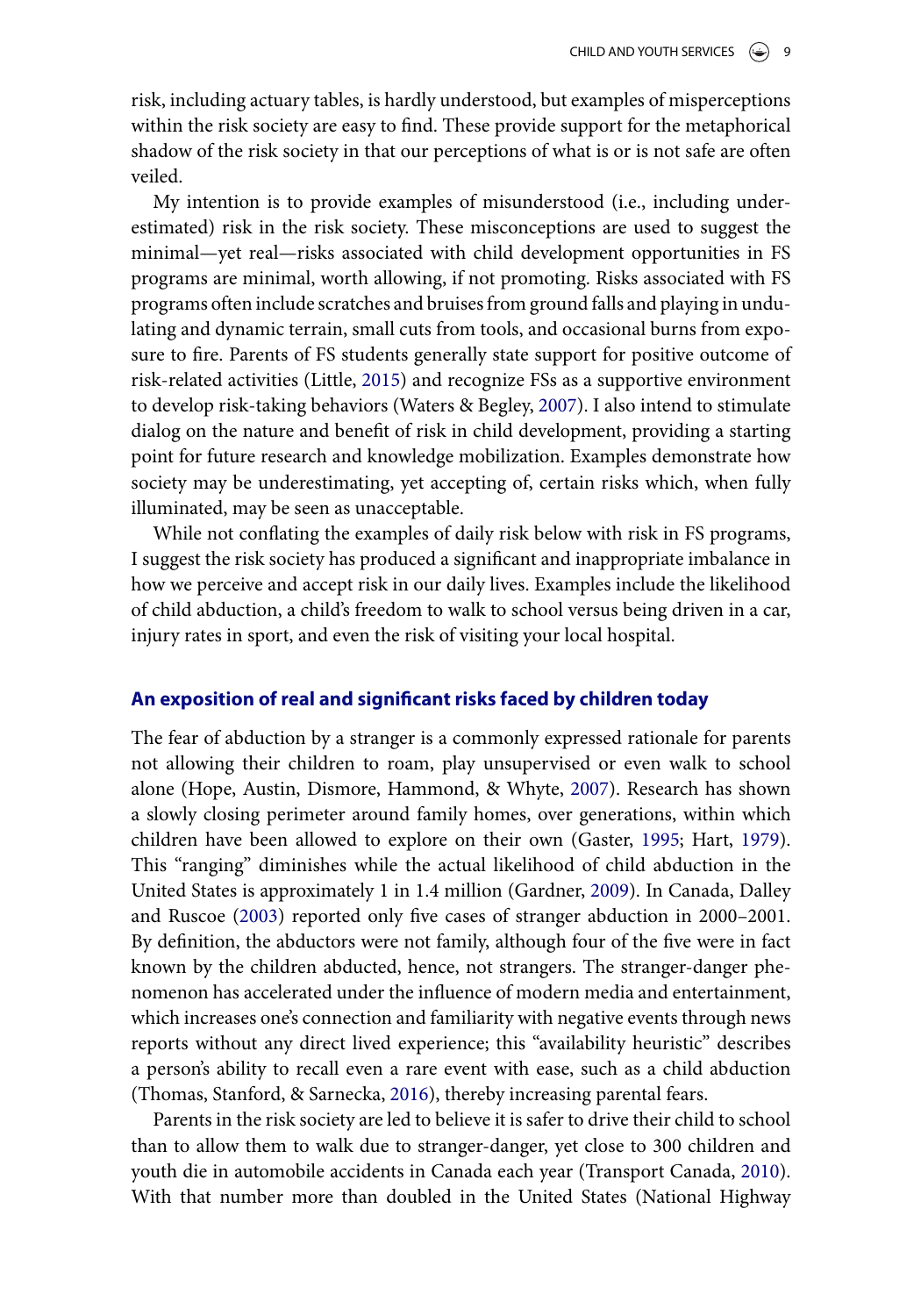#### $10 \quad \textcircled{\LARGE{\LARGE{\textcircled{\text{N. J. HARPER}}}}$

Traffic Safety Administration, [2014\)](#page-16-16), even the American Academy of Pediatrics [\(2017\)](#page-13-8) advocates for school bus use, cycling, and walking over driving kids to school. With the likelihood of abduction effectively eliminated, a parent then has to consider the risks of driving their children to school or letting them walk where they could potentially be harmed by other vehicles.

While walking to school may actually be safe, parents have been criticized within their communities, as well as threatened by authorities, for lack of supervision of their children at all times, be it walking to school or being left alone in a vehicle or home (Thomas, Stanford, & Sarnecka, [2016;](#page-17-10) Vota, [2017\)](#page-17-12). Parents who make decisions based on their belief in challenge and risk as necessary for growth and development may face harsh criticism and potential legal action (Thomas, Stanford, & Sarnecka, [2016\)](#page-17-10). It is the perception of risk, again linked to stranger-danger, and a hypermorality about parenting skills within media and communities, that seems to create paranoia about children being alone, even suggesting parents may be neglectful. This becomes a negatively reinforcing system where child development related to risk is further compromised. In reviewing law literature on parenting related to child supervision, Vota [\(2017\)](#page-17-12) calls for immunity for parents who are intentionally allowing their children to develop agency and self-responsibility. She argues that "helicopter parenting," in which parents overprotect, has been shown to have negative effects on young adults' internalized levels of self-efficacy (Reed, Duncan, Lucier-Greer, Fixelle, & Ferraro, [2016\)](#page-16-17).

Using the risk society paradigm to frame his argument, Anglin [\(2002\)](#page-13-0) challenged the growing norms of child protection workers pressured to act upon prescribed assessments and fear of reprisal for making wrong decisions. His analysis of the socio-political changes in child welfare included an increased reliance on probability calculated through analytic tools and their policing, reduced trust in human judgment and expert opinion, and an increased desire for accountability and to ascribe blame when mistakes were made. Anglin [\(2002\)](#page-13-0) also articulated how efforts to protect children, in effect, implies that children are helpless. While FS programming is not the realm of child protection work, the risk society reinforces " …dominant beliefs that children are dependent, innocent, incomplete, incompetent and vulnerable" (p. 249).

Pimental [\(2015\)](#page-16-1) suggests laws designed to protect children need to be rewritten to "accommodate the risk-management decisions parents routinely make or to respect parental discretion" and reduce the overprotective and intimidating norms established in law (p. 236). The risk society has elevated criticism of the judgment of parents, educators, and human service workers to precipitous levels, compromising decision making regarding children's healthy development (Jenkins, [2006;](#page-15-3) Thomas, Stanford, & Sarnecka, [2016;](#page-17-10) Vota, [2017\)](#page-17-12). Reconceptualizing risk through a developmental lens could allow teachers and other human service workers to explore and develop higher risk tolerance in their work.

We are highly vehicle dependent and accept the risks of driving our children knowing that automobile accidents occur every day. Children regularly participate in sport and society supports its developmental benefits for children and youth.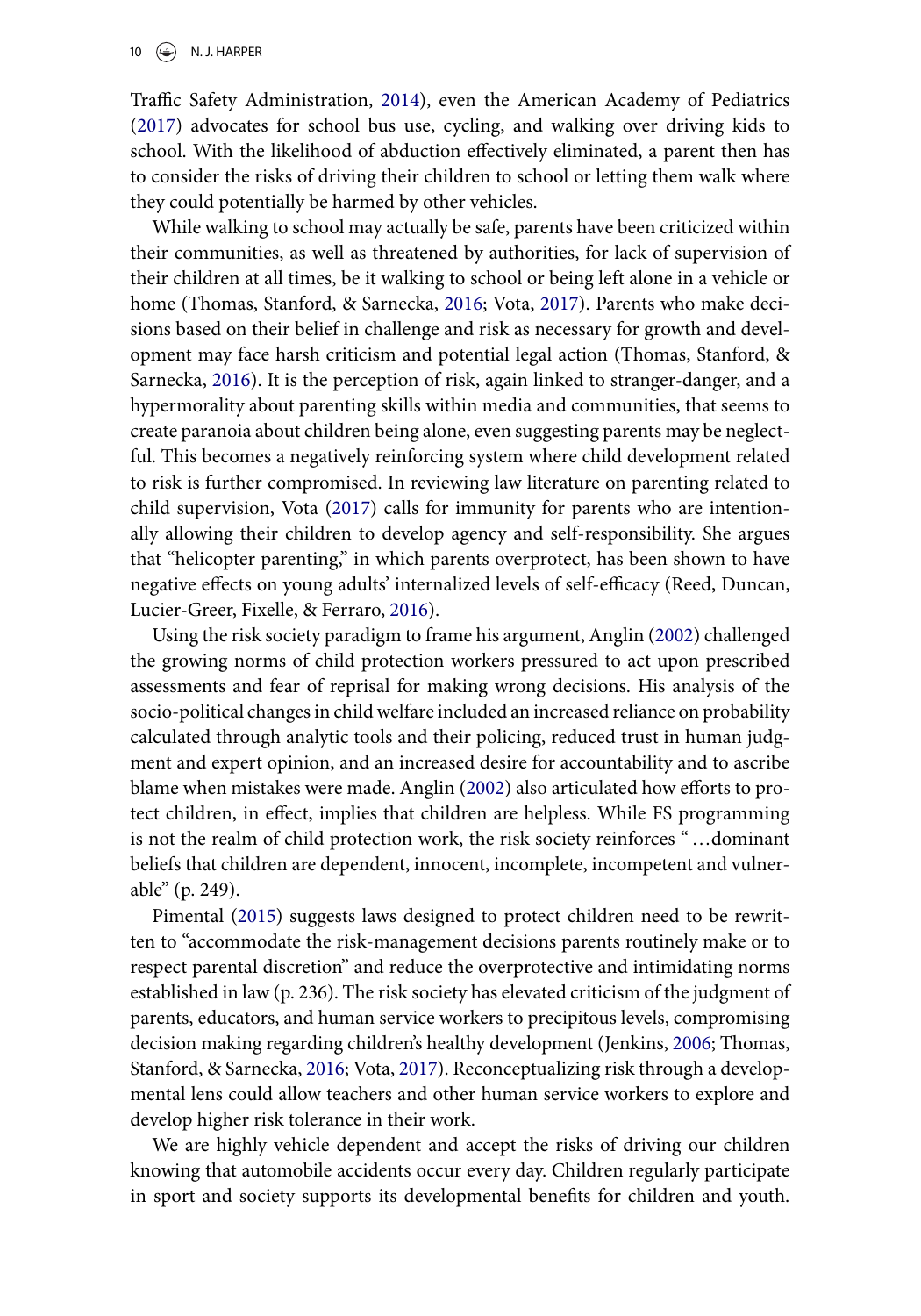Social interaction, developing perseverance, team work, and resilience are gained, yet injuries occur consistently across contact and vigorous sport for boys and girls, often resulting in significant lifetime physical issues, impairment, paralysis, and even death (Caine, Maffulli, & Caine, [2008\)](#page-14-16). As a final example of the imbalance of riskperception today, the risk society has placed significant faith and trust in the medical care system, a system entrenched in technology, evidence, and probability. A published estimate of fatalities and serious injury to patients by human error in hospitals provided shocking results: up to 400,000 patients in U.S. hospitals prematurely died and potentially 10- to 20-fold more suffered "serious harm" in a single year (James, [2013\)](#page-15-18). More recently, John Hopkins University's School of Medicine researchers Makary and Daniel [\(2016\)](#page-15-19) boldly titled their study in the *British Medical Journal* "Medical error—the third leading cause of death in the US." While rates of medical errors in children are less often the object of study, Slonim, LaFleur, Ahmed, and Joseph [\(2003\)](#page-17-13) estimated an occurrence of 2–3% were actually reported by hospitals, but likely higher due to lack of reporting. What do we consider risky, and what risks are acceptable? These examples are simply used to juxtapose real everyday risks with those minimal risks a child is exposed to in FSs. If we have a rational objective sense of real risks children face, we should not fall prey to media or have overreactions to isolated incidences. With informed consent and quality care, parents should not be concerned with the type and level of risk FS presents.

#### **Conclusions: Reconceptualizing outdoor risky play**

Recently published research reviews have supported outdoor play as a developmental need, including the associated and valued risks (Brussoni, Olsen, Pike, & Sleet, [2012;](#page-14-11) Brussoni et al., [2015;](#page-14-17) Gray et al., [2015;](#page-15-20) Tremblay et al., [2015\)](#page-17-2). Two systematic reviews and a collective *position statement* identified empirical support for time spent outdoors, physical activity, and risky play associated with the first two factors as necessary for healthy child development (Tremblay et al., [2015\)](#page-17-2). Is the level of risk and potential negative harms associated with FS program activities less acceptable than the potential loss of development? Until answered with some assurances, is it realistic or fair for FS practitioners and administrators to carry the burden of possible litigation for allowing reasonable risk through outdoor play while children are in their care?

While this article serves to address the shadow of the risk society as it relates to healthy child development in FS programs, it also aims to be a catalyst for dialogue across education and human service sectors. With supportive evidence growing in favor of outdoor risky play, critically challenging the influence of the risk society—and its policies and practices which may in fact overprotect children exposes potential impediments to child development. A deeper understanding of the practice, values, and intentions of FS practitioners may assist in finding middle ground between those who promote efforts to prevent child injury and those who believe that child development (e.g., developing resilience, tolerating anxiety, making judgments, reducing phobias, taking calculated risks) generally includes risk. A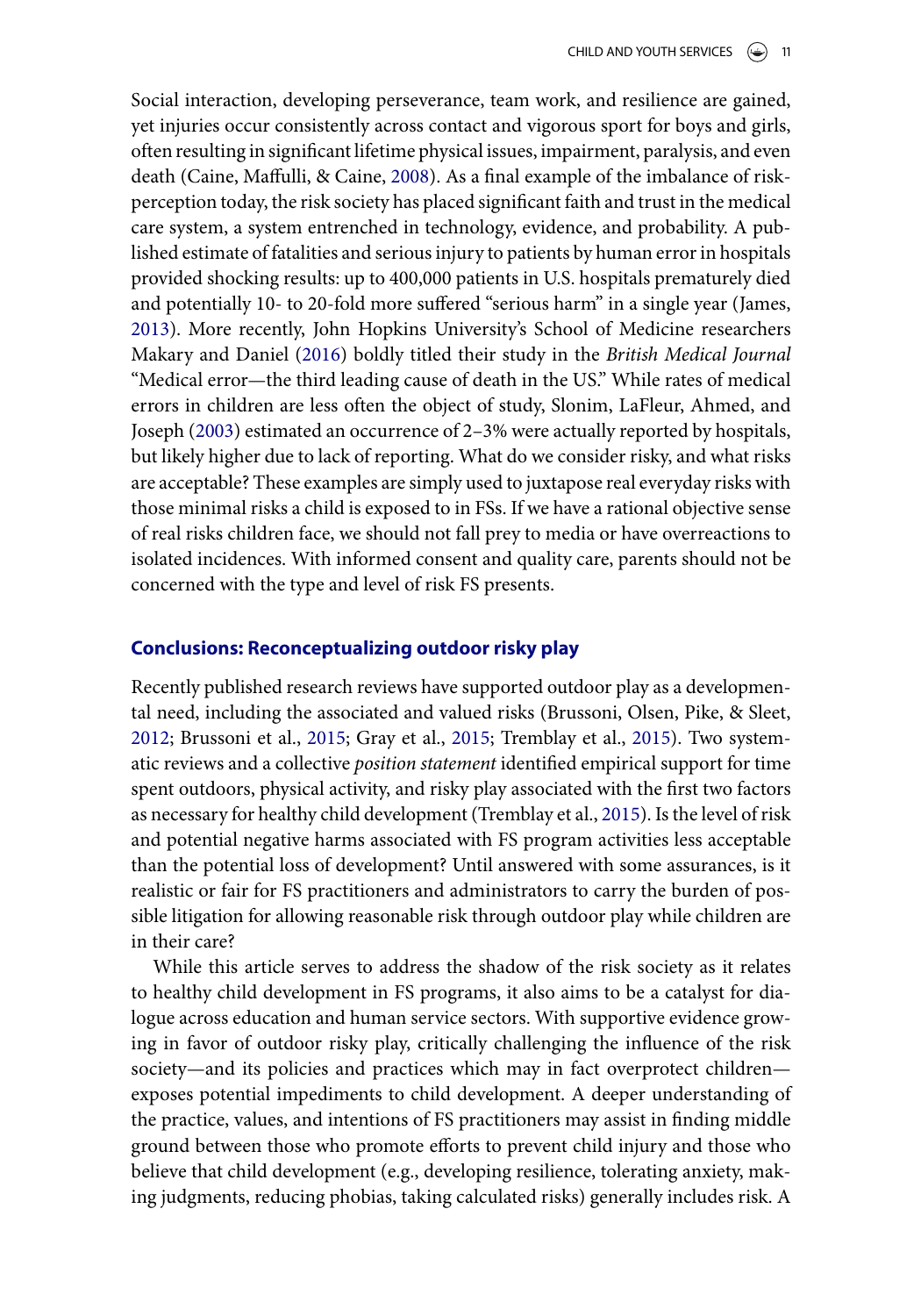balanced approach will view risk as serving an important purpose in growing up, allowing for development of confidence, competence, and risk management skills that could ultimately reduce the potential for harm in the child's future.

Let us imagine a metaphor of a pendulum representing the seeming polarity between the practices of overprotecting children and the healthy child development through outdoor risky play. This paper suggests the pendulum has swung too far in recent decades toward child protection and resulted in lost developmental potential. This does not suggest polarity in idealized or common values of protecting children from harm, nor does it suggest preventing them from growing and developing into healthy adults. The research included in this article suggests the pendulum of risk-averse practices, while driven by good intention, may now limit child development. This is in no way an indictment of or an attempt to undermine the efforts of systematic child protection or child safety efforts. As a pendulum is a metaphor of motion, and easily interpreted as divisive when the direction of swing changes, I suggest a new metaphor. The metaphor of a balance scale seems more appropriate for this discussion—a balance of risk and safety in healthy child development. Tremblay et al. [\(2015\)](#page-17-2) suggest "the optimal balance between health promotion through active outdoor and risky play, and injury prevention and safety concerns, has been lost for children today" (p. 6,493).

This article proposes a restructuring of the risk conversation toward development and slowly returning to a societal acceptance of reasonable and meaningful risk-taking by children. The conversation could lead to shifts in perception and policy change, allowing FS practitioners, teachers, and other child and youth care practitioners to allow for outdoor risky play in their programs without fear of litigation. It seems a child development risk-benefit analysis is sorely needed to re-establish the acceptance of risk in the child development equation (Ball, [2004\)](#page-13-9). Research to support FS programming is now in demand, as seen in a recent move in Washington state through the development of legislation to license outdoor preschools and increase access to students (US News, [2017\)](#page-17-7).

Evaluation is needed to identify and articulate how risks associated with outdoor play are being defined, rationalized, and articulated within FS programs. A basis could be established for further investigations of outdoor risky play in, and its relationship to, developmental outcomes. Among other positive developmental outcomes, suggestions of improved resiliency and adaptability may be likely from outdoor risky play in childhood (Brussoni et al., [2015;](#page-14-17) Sandseter & Kennair, [2011;](#page-16-4) Wells & Evans, [2003\)](#page-17-6), although this has yet to stand the test of rigorous investigation. Rates of mental health issues currently experienced in adolescent populations may be investigated relative to levels of risky play opportunities adolescents were afforded in early years. Within the child and youth work literature, Brendtro and Strother [\(2007\)](#page-13-10) called for a "return to the basics" of outdoor activities and learning to "foster the development of courage, resilience, and responsibility" through adventure (p. 2). Interestingly, a history of camps, therapeutic camping, outdoor adventure, and recreation are found throughout the history of child and youth care, early years education, and developmental practice (Beker, [2001;](#page-13-11) Durkin, [2000\)](#page-14-18), yet no specific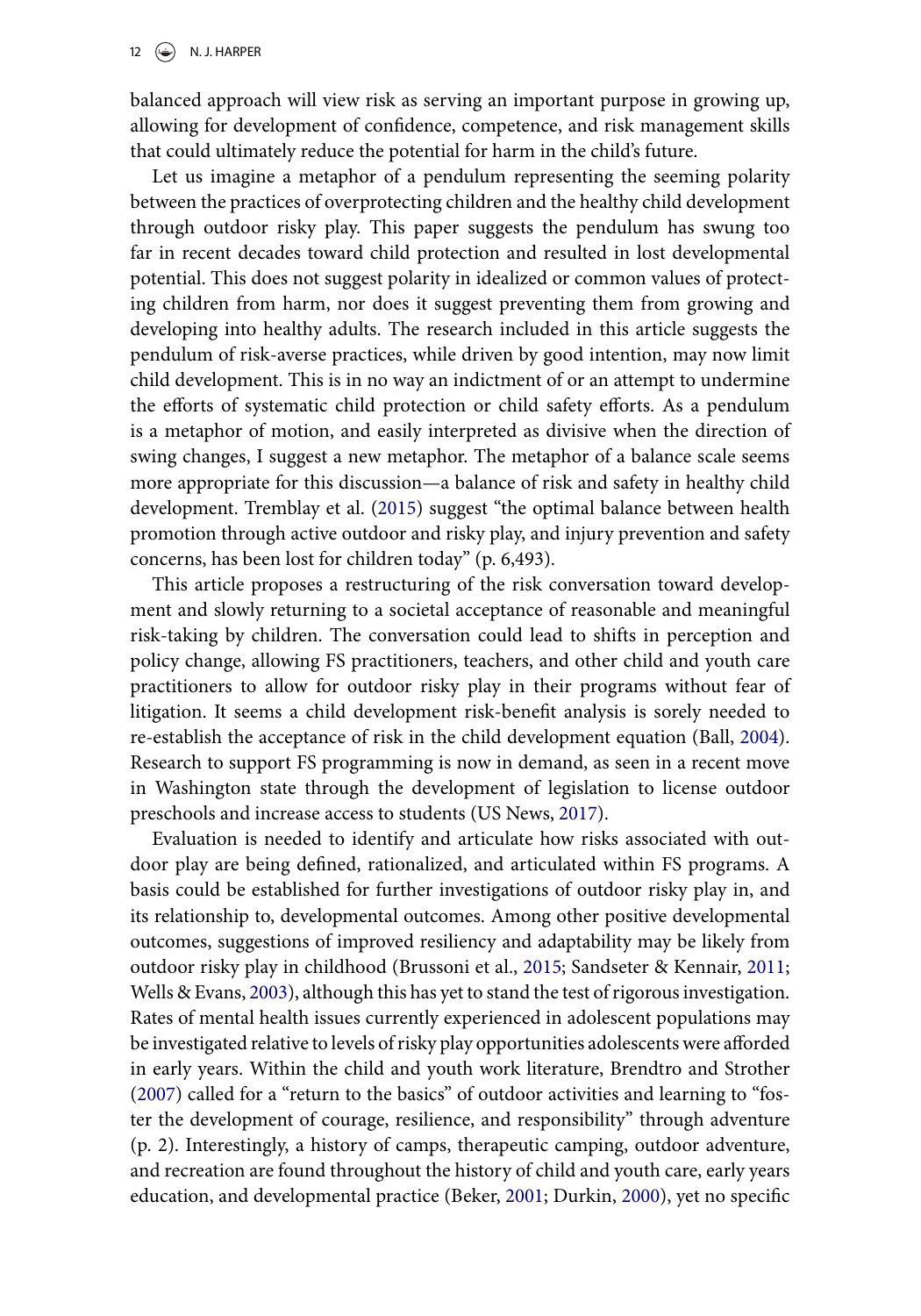references are made in formal professional documents such as the *Competencies for Professional Child and Youth Work Practitioners* (A.C.Y.C.P., [2010\)](#page-13-12) to prepare child care and youth work practitioners. Education and human service work with children would both benefit from engaging in the conversation of the value and need for outdoor risky play, whether in the FS context or elsewhere.

Explicitly stated from a position of advocacy and as a call for further research, this article is an appeal for more professional dialog to increase our collective understanding of risk, specifically in the context of outdoor play and FS programs, and its relationship to healthy child development. Forest and nature schools have has been presented as ideal places for person-environment explorations and offering varying levels of risk and challenges for children. Finding the appropriate balance of risk and safety in child development will not be easily achieved or formulaic, but certainly worthy of pursuit. If we do not allow for development through an acceptance of risk, we may find, as the evolutionary psychology literature suggests, "an increased neuroticism and psychopathology in society if children are hindered from partaking in age adequate risky play" (Sandseter & Kennair, [2011,](#page-16-4) p. 257).

#### **References**

- <span id="page-13-12"></span>A.C.Y.C.P. (2010). Competencies for professional child and youth work practitioners. Retrieved from <https://cyccb.org/competencies/>
- <span id="page-13-7"></span>Adam, B., Beck, U., & Van Loon, J. (Eds.) (2000). *The risk society and beyond: Critical issues for social theory*. London, England: Sage.
- <span id="page-13-2"></span>Allen, J. L., & Rapee, R. M. (2005). Anxiety disorders. In P. J. Graham (Ed.), *Cognitive behaviour therapy for children and families* (2nd ed., pp. 300–319). Cambridge, England: Cambridge University Press.
- <span id="page-13-3"></span>Allin, L., West, A., & Curry, S. (2014). Mother and child constructions of risk in outdoor play. *Leisure Studies*, *33* (6), 644–657. doi[:10.1080/02614367.2013.841746](https://doi.org/10.1080/02614367.2013.841746)
- <span id="page-13-8"></span>American Academy of Pediatrics. (2017). School transportation safety: Policy statement. *Pediatrics*, *120* (1), 213–220.
- <span id="page-13-0"></span>Anglin, J. P. (2002). Risk, well-being, and paramountcy in child protection: The need for transformation. *Child and Youth Care Forum*, *31* (4), 233–255. doi[:10.1023/A:1016303309618](https://doi.org/10.1023/A:1016303309618)
- <span id="page-13-6"></span>Bagot, K. L., Allen, F. C. L., & Toukhsati, S. (2015). Perceived restorativeness of children's school playground environments: Nature, playground features and play period experiences. *Journal of Environmental Psychology*, *41*, 1–9. doi[:10.1016/j.jenvp.2014.11.005](https://doi.org/10.1016/j.jenvp.2014.11.005)
- <span id="page-13-9"></span>Ball, D. J. (2004). Policy issues and risk-benefit trade-offs of "safer surfacing" for children's playground. *Accident Analysis & Prevention*, *36*, 661–670. doi[:10.1016/S0001-4575\(03\)00088-5](https://doi.org/10.1016/S0001-4575(03)00088-5)
- <span id="page-13-1"></span>Beck, U. (1992). *Risk society—towards a new modernity*. London, England: Sage.
- <span id="page-13-11"></span>Beker, J. (2001). Back to the future: Residential group care and treatment for children and youth and the Fritz Redl legacy. *Child and Youth Care Forum*, *30* (6), 443–455. doi[:10.1023/A:1015329501206](https://doi.org/10.1023/A:1015329501206)
- <span id="page-13-4"></span>Belfer, M. (2008). Child and adolescent mental disorders: The magnitude of the problem across the globe. *[The Journal of Child Psychology and Psychiatry](https://doi.org/10.1111/j.1469-7610.2007.01855.x)*, *49*, 226–236. doi:10.1111/j.1469- 7610.2007.01855.x
- <span id="page-13-5"></span>Berman, M. G., Jonides, J., & Kaplan, S. (2008). The cognitive benefits of interacting with nature. *Psychological Science*, *19*, 1207–1212. doi[:10.1111/j.1467-9280.2008.02225.x](https://doi.org/10.1111/j.1467-9280.2008.02225.x)
- <span id="page-13-10"></span>Brendtro, L. K., & Strother, M. A. (2007). Back to basics through challenge and adventure. *Reclaiming Children and Youth*, *16* (1), 2.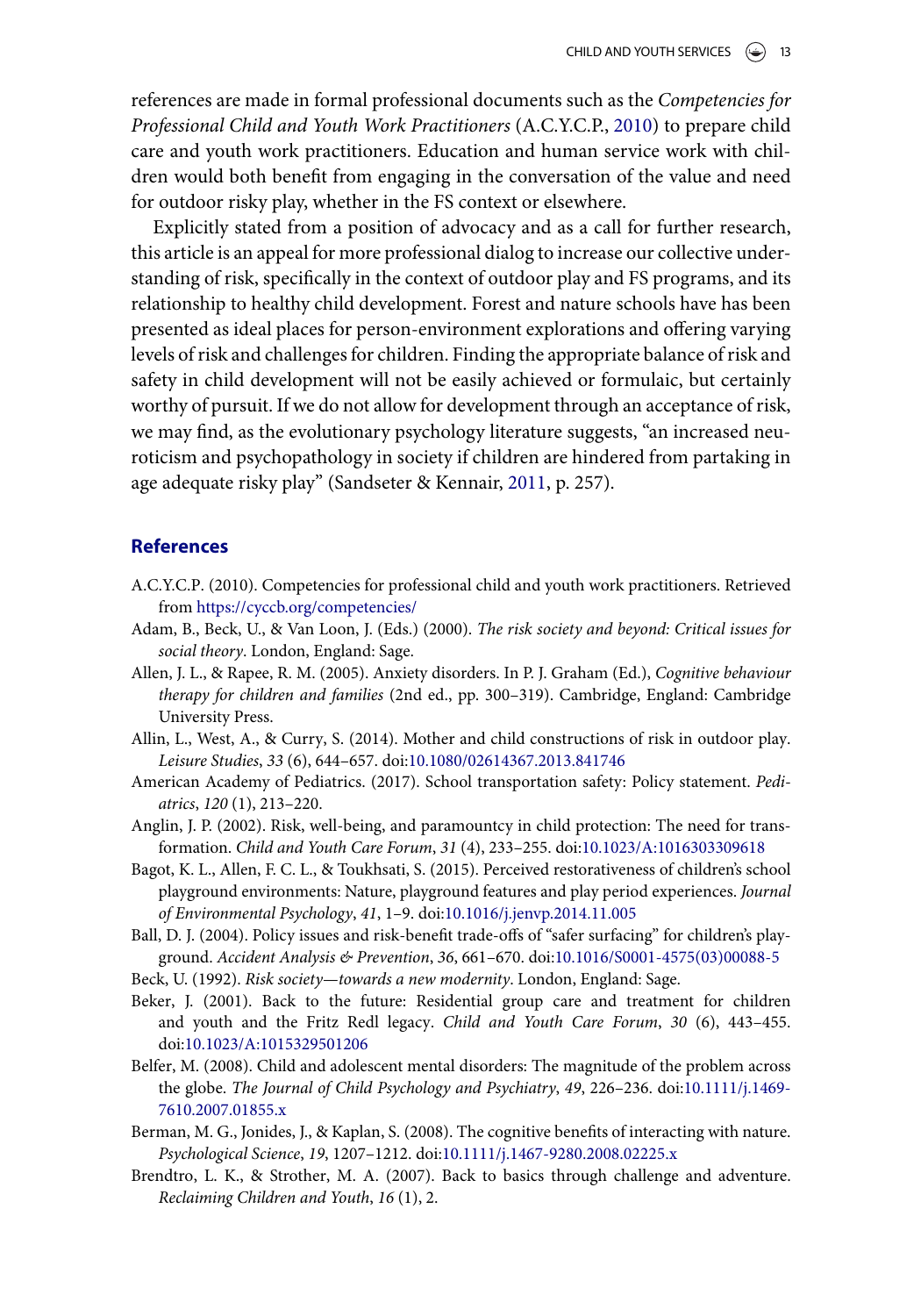- 14  $\left(\bigcirc\right)$  N. J. HARPER
- <span id="page-14-0"></span>Brussoni, M., Brunelle, S., Pike, I., Sandseter, E. B. H., Herrington, S., Turner, H., & Ball, D. J. (2014). Can child injury prevention include healthy risk promotion? *Injury Prevention*, *21*, 344–347. doi[:10.1136/injuryprev-2014-041241](https://doi.org/10.1136/injuryprev-2014-041241)
- <span id="page-14-17"></span>Brussoni, M., Gibbons, R., Gray, C., Ishikawa, T., Sandseter, E. B. H., Bienenstock, A., & Pickett, W. (2015). What is the relationship between risky outdoor play and health in children? A systematic review. *International Journal of Environmental Research and Public Health*, *12* (6), 6423–6454. doi[:10.3390/ijerph120606423](https://doi.org/10.3390/ijerph120606423)
- <span id="page-14-11"></span>Brussoni, M., Olsen, L. L., Pike, I., & Sleet, D. A. (2012). Risky play and children's safety: Balancing priorities for optimal child development. *International Journal of Environmental Research and Public Health*, *9* (9), 3134–3148. doi[:10.3390/ijerph9093134](https://doi.org/10.3390/ijerph9093134)
- <span id="page-14-16"></span>Caine, D., Maffulli, N., & Caine, C. (2008). Epidemiology of injury in child and adolescent sports: Injury rates, risk factors, and prevention. *Clinics in Sports Medicine*, *27* (1), 19–50. doi[:10.1016/j.csm.2007.10.008](https://doi.org/10.1016/j.csm.2007.10.008)
- <span id="page-14-7"></span>Calogiuri, G., & Chroni, S. (2014). The impact of the natural environment on the promotion of active living: An integrative systematic review. *BMC Public Health*, *14* (1), 873. doi[:10.1186/1471-2458-14-873](https://doi.org/10.1186/1471-2458-14-873)
- <span id="page-14-2"></span>Chawla, L. (2015). Benefits of nature contact for children. *Journal of Planning Literature*, *30* (4), 433–452. doi[:10.1177/0885412215595441](https://doi.org/10.1177/0885412215595441)
- <span id="page-14-8"></span>Chawla, L., Keena, K., Pevec, I., & Stanley, E. (2014). Green schoolyards as havens from stress and resources for resilience in childhood and adolescence. *Health & Place*, *28*, 1–13. doi[:10.1016/j.healthplace.2014.03.001](https://doi.org/10.1016/j.healthplace.2014.03.001)
- <span id="page-14-6"></span>Collado, S., & Staats, H. (2016). Contact with nature and children's restorative experiences: An eye to the future. *Frontiers in Psychology*, *7*, 1–6. doi[:10.3389/fpsyg.2016.01885](https://doi.org/10.3389/fpsyg.2016.01885)
- <span id="page-14-4"></span>Connolly, M., & Haughton, C. (2017). The perception, management and performance of risk amongst forest school educators. *British Journal of Sociology of Education*, *38* (2), 105–124.
- <span id="page-14-13"></span>Cottle, S. (1998). Ulrich Beck, "risk society" and the media: A catastrophic view? *European Journal of Communication*, *13* (1), 5–32. doi[:10.1177/0267323198013001001](https://doi.org/10.1177/0267323198013001001)
- <span id="page-14-3"></span>Cumming, F., & Nash, M. (2015). An Australian perspective of a forest school: Shaping a sense of place to support learning. *Journal of Adventure Education and Outdoor Learning*, *15* (4), 296–309. doi[:10.1080/14729679.2015.1010071](https://doi.org/10.1080/14729679.2015.1010071)
- <span id="page-14-15"></span>Dalley, M. L., & Ruscoe, J. (2003). The abduction of children by strangers in Canada: Nature and scope. *National Missing Children Services, Royal Canadian Mounted Police*. Retrieved online July 2017, [https://canadiancrc.com/pdfs/child\\_abduction\\_stats.pdf.](https://canadiancrc.com/pdfs/child_abduction_stats.pdf)
- <span id="page-14-10"></span>Dillon, J., Rickinson, M., Teamey, K., Morris, M., Choi, M. Y., Sanders, D., & Benefield, P. (2006). The value of outdoor learning: Evidence from research in the UK and elsewhere. *School Science Review*, *87* (320), 107.
- <span id="page-14-18"></span>Durkin, R. P. (2000). Fifty years of child and youth care work: Recollections and lessons shared with Jerome Beker. *Child and Youth Care Forum*, *29* (3), 183–186. doi[:10.1023/A:1026537932211](https://doi.org/10.1023/A:1026537932211)
- <span id="page-14-9"></span>Elliot, E., Ten Eycke, K., Chan, S., & Müller, U. (2014). Taking kindergartners outdoors: Documenting their explorations and assessing the impact on their ecological awareness. *Children Youth and Environments*, *24* (2), 102–122. doi[:10.7721/chilyoutenvi.24.2.0102](https://doi.org/10.7721/chilyoutenvi.24.2.0102)
- <span id="page-14-12"></span>Fjørtoft, I. (2004). Landscape as playscape: The effects of natural environments on children's play and motor development. *Children Youth and Environments*, *14* (2), 21–44.
- <span id="page-14-5"></span>Canada, Forest School (2014). *Forest and nature school in Canada: A head, heart, hands approach to outdoor learning*. Ottawa, ON: Forest School Canada.
- <span id="page-14-14"></span>Gardner, D. (2009). *The science of fear: How the culture of fear manipulates your brain*. London, England: Penguin.
- <span id="page-14-1"></span>Gaster, S. (1995). Rethinking the children's home range concept. *Architecture and Behavior*, *11* (1), 35–42.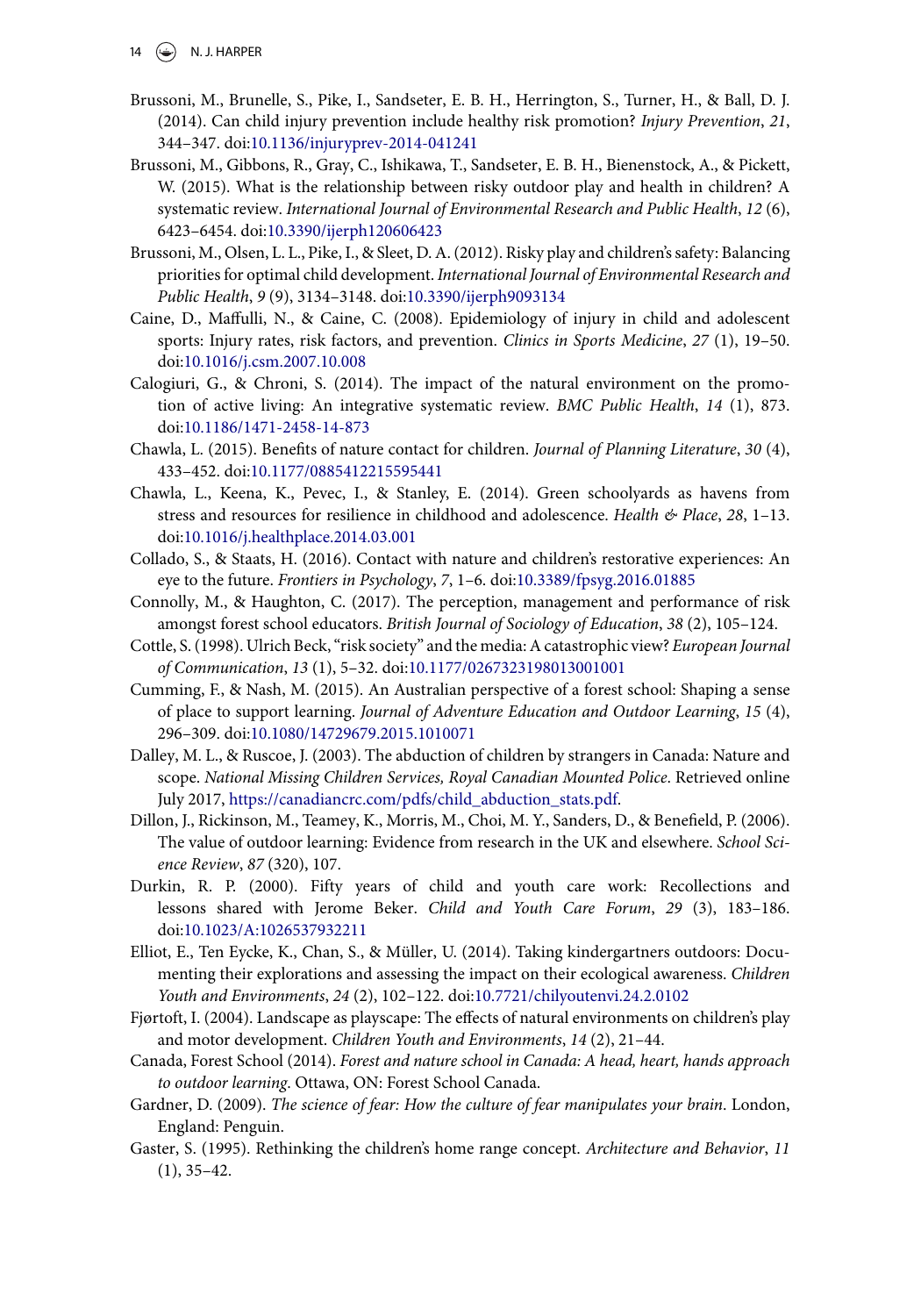- <span id="page-15-2"></span>Giddens, A. (1999). Risk and responsibility. *The Modern Law Review*, *62* (1), 1–10. doi[:10.1111/1468-2230.00188](https://doi.org/10.1111/1468-2230.00188)
- <span id="page-15-0"></span>Gluckman, P. D., Hanson, M. A., & Spencer, H. G. (2005). Predictive adaptive responses and human evolution. *Trends in Ecology & Evolution*, *20* (10), 527–533. doi[:10.1016/j.tree.2005.08.001](https://doi.org/10.1016/j.tree.2005.08.001)
- <span id="page-15-13"></span>Gravel, R., & Béland, Y. (2005). The Canadian community health survey: Mental health and well-being. *The Canadian Journal of Psychiatry*, *50* (10), 573–579. doi[:10.1177/070674370505001002](https://doi.org/10.1177/070674370505001002)
- <span id="page-15-20"></span>Gray, C., Gibbons, R., Larouche, R., Sandseter, E. B. H., Bienenstock, A., Brussoni, M., & Power, M. (2015). What is the relationship between outdoor time and physical activity, sedentary behaviour, and physical fitness in children? A systematic review. *International Journal of Environmental Research and Public Health*, *12* (6), 6455–6474. doi[:10.3390/ijerph120606455](https://doi.org/10.3390/ijerph120606455)
- <span id="page-15-12"></span>Gurholt, K. P., & Sanderud, J. R. (2016). Curious play: Children's exploration of nature. *Journal of Adventure Education and Outdoor Learning*, *16* (4), 318–329. doi[:10.1080/14729679.2016.1162183](https://doi.org/10.1080/14729679.2016.1162183)
- <span id="page-15-10"></span>Harris, F. (2017). The nature of learning at forest school: Practitioners' perspectives. *Education*, *13* (3), 1–20.
- <span id="page-15-17"></span>Hart, R. (1979). *Children's experience of place*. New York, NY: Irving.
- <span id="page-15-15"></span>Hattie, J., Marsh, H. W., Neill, J. T., & Richards, G. E. (1997). Adventure education and Outward Bound: Out-of-class experiences that make a lasting difference. *Review of Educational Research*, *67* (1), 43–87. doi[:10.3102/00346543067001043](https://doi.org/10.3102/00346543067001043)
- <span id="page-15-1"></span>Herrington, S., Lesmeister, C., Nicholls, J., & Stefiuk, K. (2012). *7 C's: An informational guide to young children's outdoor play spaces*. Consortium for Health, Learning and Development (CHILD). University of British Columbia.
- <span id="page-15-16"></span>Hope, G., Austin, R., Dismore, H., Hammond, S., & Whyte, T. (2007). Wild woods or urban jungle: Playing it safe or freedom to roam. *Education*, *35* (4), 321–332.
- <span id="page-15-9"></span>Illich, I. (1971). *Deschooling society*. Middlesex, England: Penguin.
- <span id="page-15-18"></span>James, J. T. (2013). A new, evidence-based estimate of patient harms associated with hospital care. *Journal of Patient Safety*, *9* (3), 122–128. doi[:10.1097/PTS.0b013e3182948a69](https://doi.org/10.1097/PTS.0b013e3182948a69)
- <span id="page-15-3"></span>Jenkins, N. E. (2006). "You can't wrap them up in cotton wool!" Constructing risk in young people's access to outdoor play. *Health, Risk & Society*, *8* (4), 379–393. doi[:10.1080/13698570601008289](https://doi.org/10.1080/13698570601008289)
- <span id="page-15-14"></span>Kessler, R. C., Berglund, P., Demler, O., Jin, R., Koretz, D., Merikangas, K. R., & Wang, P. S. (2003). The epidemiology of major depressive disorder: Results from the national comorbidity survey replication (NCS-R). *Journal of the American Medical Association*, *289* (23), 3095–3105. doi[:10.1001/jama.289.23.3095](https://doi.org/10.1001/jama.289.23.3095)
- <span id="page-15-4"></span>Knight, S. (2011). *Risk and adventure in early years outdoor play: Learning from forest schools*. London, England: Sage.
- <span id="page-15-8"></span>Leather, M. (2016). A critique of forest school: Something lost in translation. *Journal of Outdoor and Environmental Education (online)*, *26*.
- <span id="page-15-7"></span>Little, H. (2015). Mothers' beliefs about risk and risk-taking in children's outdoor play. *Journal of Adventure Education & Outdoor Learning*, *15* (1), 24–39. doi[:10.1080/14729679.2013.842178](https://doi.org/10.1080/14729679.2013.842178)
- <span id="page-15-6"></span>Little, H., Wyver, S., & Gibson, F. (2011). The influence of play context and adult attitudes on young children's physical risk-taking during outdoor play. *European Early Childhood Education Research Journal*, *19* (1), 113–131. doi[:10.1080/1350293X.2011.548959](https://doi.org/10.1080/1350293X.2011.548959)
- <span id="page-15-5"></span>Louv, R. (2005). *Last child in the woods: Saving our kids from nature deficit disorder*. New York, NY: Algonquin Books.
- <span id="page-15-11"></span>MacEachren, Z. (2013). The Canadian forest school movement. *Learning Landscapes*, *7* (1), 219–232.
- <span id="page-15-19"></span>Makary, M. A., & Daniel, M. (2016). Medical error-the third leading cause of death in the US. *BMJ: British Medical Journal (online)*, *353*, 1–5.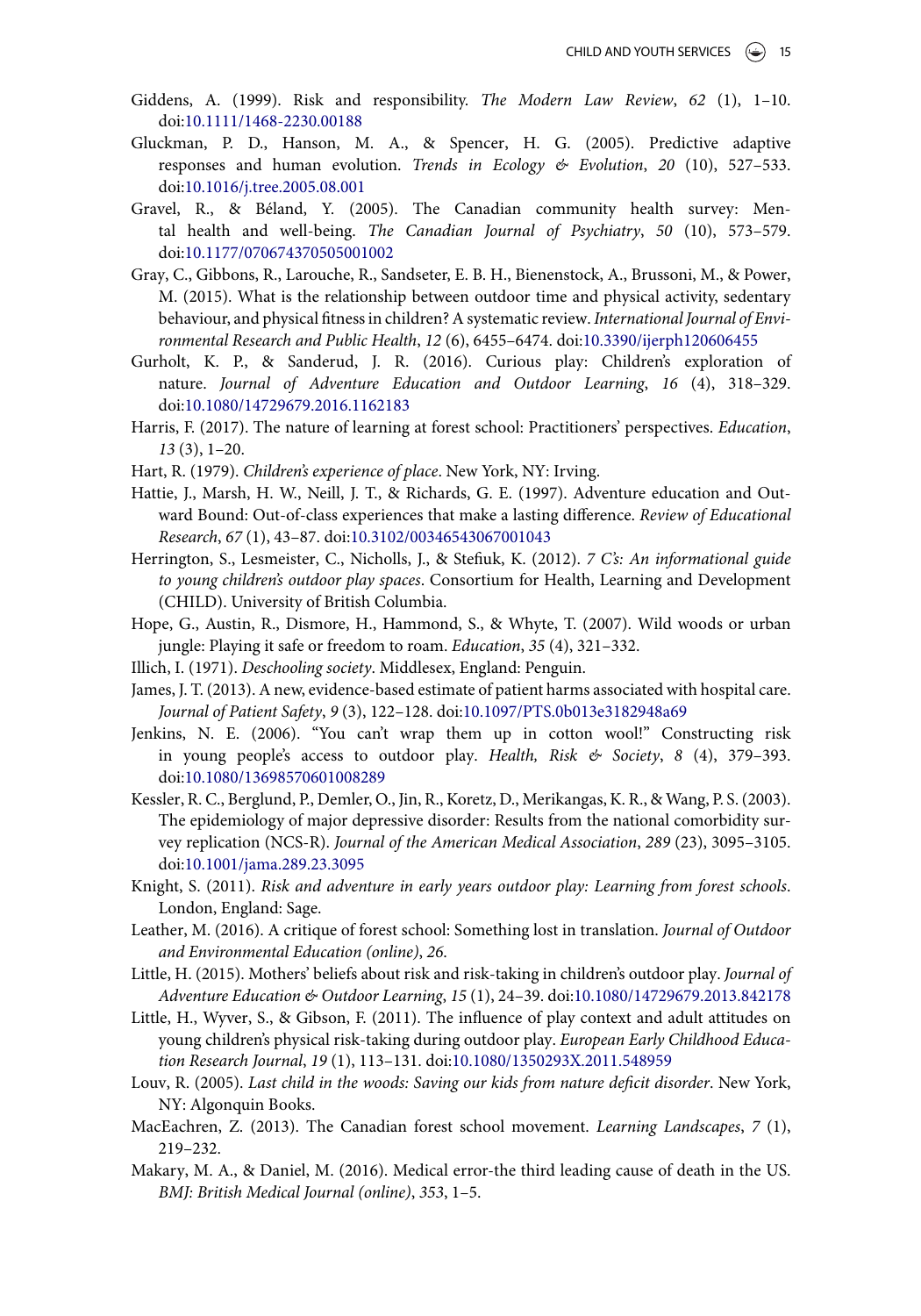- <span id="page-16-9"></span>Maller, C., Townsend, M., Pryor, A., Brown, P., & St Leger, L. (2006). Healthy nature healthy people: "contact with nature" as an upstream health promotion intervention for populations. *Health Promotion International*, *21* (1), 45–54. doi[:10.1093/heapro/dai032](https://doi.org/10.1093/heapro/dai032)
- <span id="page-16-7"></span>Maynard, T. (2007). Encounters with forest school and Foucault: A risky business? *Education*, *35* (4), 379–391.
- <span id="page-16-11"></span>McArdle, K., Harrison, T., & Harrison, D. (2013). Does a nurturing approach that uses an outdoor play environment build resilience in children from a challenging background? *Journal of Adventure Education & Outdoor Learning*, *13* (3), 238–254. doi[:10.1080/14729679.2013.776862](https://doi.org/10.1080/14729679.2013.776862)
- <span id="page-16-15"></span>McElwee, N. (2007). Chapter 4. Riding the juggernaut in the risk society. *Child & Youth Services*, *29* (1-2), 71–10. doi[:10.1300/J024v29n01\\_04](https://doi.org/10.1300/J024v29n01_04)
- <span id="page-16-8"></span>Merikangas, K. R., He, J-P., Burstein, M., Swanson, S., Avenevoli, S., Cui, L., & Swendsen, J. (2010). Lifetime prevalence of mental health disorders in U.S. adolescents: Results from the national comorbidity survey replication—adolescent supplement (NCS-A). *Journal of the American Academy of Child & Adolescent Psychiatry*, *49*, 980–989. doi[:10.1016/j.jaac.2010.05.017](https://doi.org/10.1016/j.jaac.2010.05.017)
- <span id="page-16-16"></span>National Highway Traffic Safety Administration. (2014). *Crash stats*. Retrieved from <https://www.nhtsa.gov/research-data>
- <span id="page-16-5"></span>O'Brien, L. (2009). Learning outdoors: The forest school approach. *Education*, *37* (1), 45–60.
- <span id="page-16-1"></span>Pimentel, D. (2015). Fearing the bogeyman: How the legal system's overreaction to perceived danger threatens families and children. *Pepperdine Law Review*, *42*, 235.
- <span id="page-16-0"></span>Plumert, J. M., & Schwebel, D. C. (1997). Social and temperamental influences on children's overestimation of their physical abilities: Links to accidental injuries. *Journal of Experimental Child Psychology*, *67* (3), 317–337. doi[:10.1006/jecp.1997.2411](https://doi.org/10.1006/jecp.1997.2411)
- <span id="page-16-17"></span>Reed, K., Duncan, J. M., Lucier-Greer, M., Fixelle, C., & Ferraro, A. J. (2016). Helicopter parenting and emerging adult self-efficacy: Implications for mental and physical health. *Journal of Child and Family Studies*, *25* (10), 3136–3149. doi[:10.1007/s10826-016-0466-x](https://doi.org/10.1007/s10826-016-0466-x)
- <span id="page-16-6"></span>Ridgers, N. D., Knowles, Z. R., & Sayers, J. (2012). Encouraging play in the natural environment: A child-focused case study of forest school. *Children's Geographies*, *10* (1), 49–65. doi[:10.1080/14733285.2011.638176](https://doi.org/10.1080/14733285.2011.638176)
- <span id="page-16-10"></span>Robson, S., & Rowe, V. (2012). Observing young children's creative thinking: Engagement, involvement and persistence. *International Journal of Early Years Education*, *20* (4), 349–364. doi[:10.1080/09669760.2012.743098](https://doi.org/10.1080/09669760.2012.743098)
- <span id="page-16-2"></span>Sandseter, E. B. H. (2007). Categorising risky play—how can we identify risk in children's play? *European Early Childhood Education Research Journal*, *15* (2), 237–252. doi[:10.1080/13502930701321733](https://doi.org/10.1080/13502930701321733)
- <span id="page-16-12"></span>Sandseter, E. B. H. (2009). Affordances for risky play in preschool: The importance of features in the play environment. *Early Childhood Education Journal*, *36* (5), 439–446. doi[:10.1007/s10643-009-0307-2](https://doi.org/10.1007/s10643-009-0307-2)
- <span id="page-16-13"></span>Sandseter, E. B. H. (2010a). "It tickles in my tummy!"— understanding children's risktaking in play through reversal theory. *Journal of Early Childhood Research*, *8* (1), 67–88. doi[:10.1177/1476718X09345393](https://doi.org/10.1177/1476718X09345393)
- <span id="page-16-14"></span>Sandseter, E. B. H. (2010b). *Scaryfunny: A qualitative study of risky play among preschool children* (Unpublished doctoral dissertation). Norwegian University of Science and Technology, Trondheim, Norway.
- <span id="page-16-4"></span>Sandseter, E. B. H., & Kennair, L. E. O. (2011). Children's risky play from an evolutionary perspective: The anti-phobic effects of thrilling experiences. *Evolutionary Psychology*, *9* (2), 257–284. doi[:10.1177/147470491100900212](https://doi.org/10.1177/147470491100900212)
- <span id="page-16-3"></span>Sandseter, E. B. H., & Sando, O. J. (2016). "We don't allow children to climb trees": How a focus on safety affects Norwegian children's play in early-childhood education and care settings. *American Journal of Play*, *8* (2), 178.